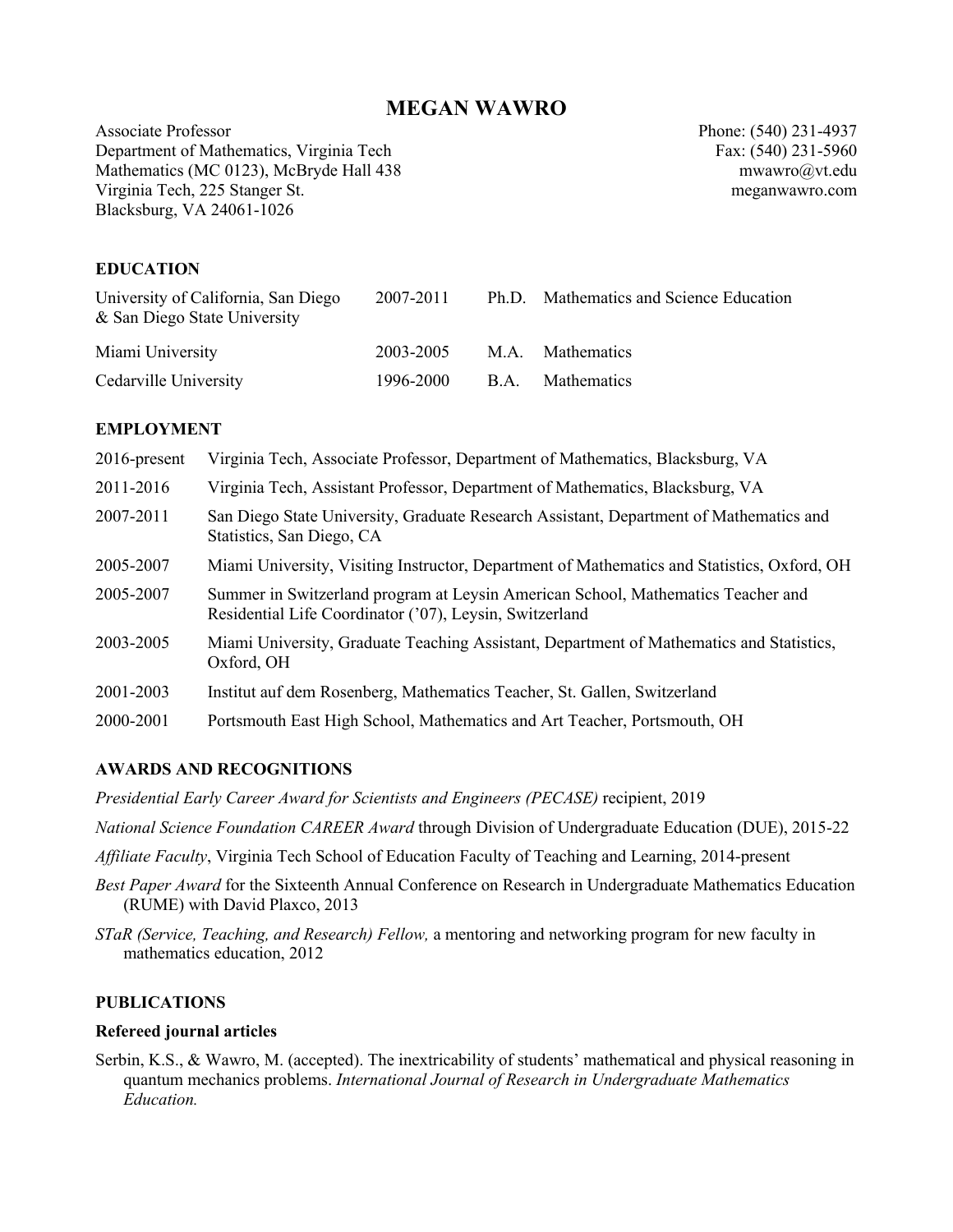- Serbin, K.S., Wawro, M., & Storms, R. (2021). Characterizations of student, instructor, and textbook discourse related to basis and change of basis in quantum mechanics*. Physical Review Physics Education Research, 17,* 010140. https://doi.org/10.1103/PhysRevPhysEducRes.17.010140
- Robinson, A., Simonetti, J.H., Richardson, K.L., & Wawro, M. (2021). Positive attitudinal shifts and a narrowing gender gap: Do expertlike attitudes correlate to higher learning gains for women in the physics classroom? *Physical Review Physics Education Research, 17,* 010101*.* https://doi.org/10.1103/PhysRevPhysEducRes.17.010101
- Serbin, K.S., Sanchez-Robayo, B., Truman, J., Watson, K., & Wawro, M. (2020). Characterizing quantum physics students' conceptual and procedural knowledge of the characteristic equation*. Journal of Mathematical Behavior, 58,* 100777*.* https://doi.org/10.1016/j.jmathb.2020.100777
- Wawro, M., Watson, K., & Christensen, W. (2020). Students' metarepresentational competence with matrix notation and Dirac notation in quantum mechanics. *Physical Review Physics Education Research, 16*, 020112. https://doi.org/10.1103/PhysRevPhysEducRes.16.020112
- Wawro, M., Watson, K., & Zandieh, M. (2019). Student understanding of linear combinations of eigenvectors. *ZDM The International Journal on Mathematics Education, 51*(7)*,* 1111-1123. https://doi.org/10.1007/s11858-018-01022-8
- Andrews-Larson, C., Wawro, M., & Zandieh, M. (2017). A hypothetical learning trajectory for conceptualizing matrices as linear transformations. *International Journal of Mathematical Education in Science and Technology, 48*(6), 809-829. https://doi.org/10.1080/0020739X.2016.1276225
- Zandieh, M., Wawro, M., & Rasmussen, C. (2017). An example of inquiry in linear algebra: The roles of symbolizing and brokering. *PRIMUS, 27*(1), 96-124. https://doi.org/10.1080/10511970.2016.1199618
- Wawro, M. (2015). Reasoning about solutions in linear algebra: The case of Abraham and the Invertible Matrix Theorem. *International Journal of Research in Undergraduate Mathematics Education, 1*(3), 315- 338. https://doi.org/10.1007/s40753-015-0017-7
- Plaxco, D., & Wawro, M. (2015). Analyzing student understanding in linear algebra through mathematical activity*. Journal of Mathematical Behavior, 38*, 87-100. https://doi.org/10.1016/j.jmathb.2015.03.002
- Rasmussen, C., Wawro, M., & Zandieh, M. (2015). Examining individual and collective level mathematical progress. *Educational Studies in Mathematics, 88*(2), 259-281. https://doi.org/10.1007/s10649-014-9583-x
- Selinski, N., Rasmussen, C., Wawro, M., & Zandieh, M. (2014). A methodology for using adjacency matrices to analyze the connections students make between concepts: The case of linear algebra. *Journal for Research in Mathematics Education, 45*(5), 550-583*.* https://doi.org/10.5951/jresematheduc.45.5.0550
- Wawro, M. (2014). Student reasoning about the invertible matrix theorem in linear algebra. *ZDM The International Journal on Mathematics Education, 46*(3), 1-18. https://doi.org/10.1007/s11858-014-0579-x
- Wawro, M., Rasmussen, C., Zandieh, M, Sweeney, G., & Larson, C. (2012). An inquiry-oriented approach to span and linear independence: The case of the Magic Carpet Ride sequence. *PRIMUS, 22*(8), 577-599. https://doi.org/10.1080/10511970.2012.667516
- Becker, N., Rasmussen, C., Sweeney, G., Wawro, M., Towns, M., & Cole, R. (2012). Reasoning using particulate nature of matter: An example of a sociochemical norm in a university-level physical chemistry class. *Chemistry Education Research and Practice*, *14*, 81-94. https://doi.org/10.1007/s10763-011-9284-1
- Cole, R., Becker, N., Towns, M., Sweeney, G., Wawro, M., & Rasmussen, C. (2012). Adapting a methodology from mathematics education research to chemistry education research: Documenting collective activity. *International Journal of Science and Mathematics Education, 10*(1), 193-211.
- Nemirovsky, R., Rasmussen, C., Sweeney, G., & Wawro, M. (2012). When the classroom floor becomes the complex plane: addition and multiplication as ways of bodily navigation. *Journal of the Learning Sciences, 21*(2), 287-323. https://doi.org/10.1080/10508406.2011.611445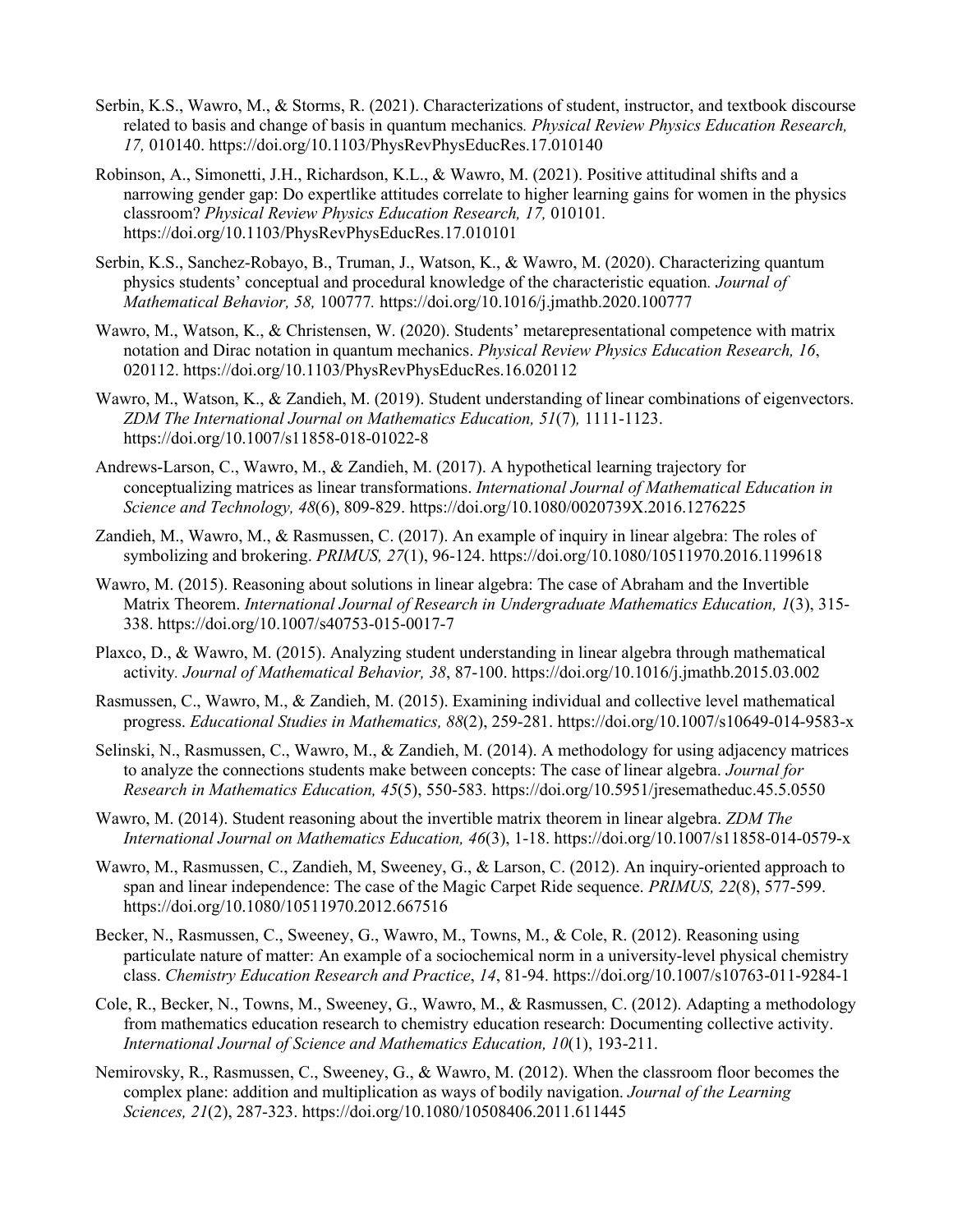Wawro, M., Sweeney, G., & Rabin, J. M. (2011). Subspace in linear algebra: Investigating students' concept images and interactions with the formal definition. *Educational Studies in Mathematics, 78*(1), 1- 19. https://doi.org/10.1007/s10649-011-9307-4

#### **Manuscripts submitted to refereed journals**

Rasmussen, C., Wawro, M., & Zandieh, M. (2022). An integrated analysis of individual and collective mathematical progress. *Manuscript submitted for publication.*

#### **Refereed expository publications and book reviews**

- Stewart, S., Axler, S., Beezer, R., Boman, E., Catral, M., Harel, G., McDonald, J., Strong, D., & Wawro, M. (2022). The Linear Algebra Curriculum Study Group (LACSG 2.0) recommendations. *Notices of the American Mathematical Society,* 69(5), 813-820. https://www.ams.org/notices/202205
- Wawro, M. (2019). Book review: Proceedings of INDRUM 2018, second conference of the international network for didactic research in university mathematics. *International Journal of Research in Undergraduate Mathematics Education, 5*(3), 424-429. https://doi.org/10.1007/s40753-019-00103-7
- Trigueros, M., & Wawro, M. (2019). Linear Algebra Teaching and Learning. In S. Lerman (Ed.), *Encyclopedia of Mathematics Education.* Springer, Cham. https://doi.org/10.1007/978-3-319-77487- 9\_100021-1
- Wawro, M., Ellis, J., & Soto-Johnson, H. (2014). MPWR: Mentoring and partnerships for women in RUME. *Association for Women in Mathematics Newsletter, 44*(5), 20-23.

#### **Refereed book chapters**

- Wawro, M., Andrews-Larson, C., Plaxco, D., & Zandieh, M. (in press). Inquiry-Oriented Linear Algebra: Connecting Design-Based Research and Instructional Change Theory in Curriculum Design. Invited chapter in R. Biehler, G. Guedet, M. Liebendörfer, C. Rasmussen, & C. Winsløw (Eds.), *Practice-Oriented Research in Tertiary Mathematics Education: New Directions*, Springer.
- Plaxco, D., & Wawro, M. (2022). Argumentation in the context of tertiary mathematics: A case study of classroom argumentation and the role of instructor moves. In K. Bieda, A.M. Connor, C. Kosko, & M. Staples (Eds.), *Conceptions and Consequences of Argumentation, Justification, and Proof* (pp. 219-237)*,*  Springer. https://doi.org/10.1007/978-3-030-80008-6
- Winsløw, C., Biehler, R., Jaworski, B., Rønning, F., & Wawro, M. (2021). Education and professional development of university mathematics teachers. In V. Durand-Guerrier, R. Hochmuth, E. Nardi, & C. Winsløw (Eds.), *Research and Development in University Mathematics Education: Overview produced by the International Network for Research on Didactics of University Mathematics* (pp. 59-79)*,* Routledge. https://doi.org/10.4324/9780429346859-6
- Plaxco, D., Zandieh, M., & Wawro, M. (2018). Stretch directions and stretch factors: A sequence intended to support guided reinvention of eigenvector and eigenvalue. In S. Stewart, C. Andrews-Larson, A. Berman, & M. Zandieh (Eds.), *Challenges in Teaching Linear Algebra* (pp. 175-192), ICME-13 Monographs. Springer, Cham. https://doi.org/10.1007/978-3-319-66811-6\_8
- Rasmussen, C., & Wawro, M. (2017). Post-calculus research in undergraduate mathematics education. In J. Cai, (Ed.), *The compendium for research in mathematics education* (pp. 551-579)*.* Reston VA: National Council of Teachers of Mathematics.
- Wawro, M. (2016). Finding synergy among research, teaching, and service: An example from mathematics education research. In J. Dewar, P. Hsu, & H. Pollatsek (Eds.), *Mathematics Education: A Spectrum of Work in Mathematical Sciences Departments* (pp. 135-145)*.* Springer International Publishing. https://doi.org/10.1007/978-3-319-44950-0\_10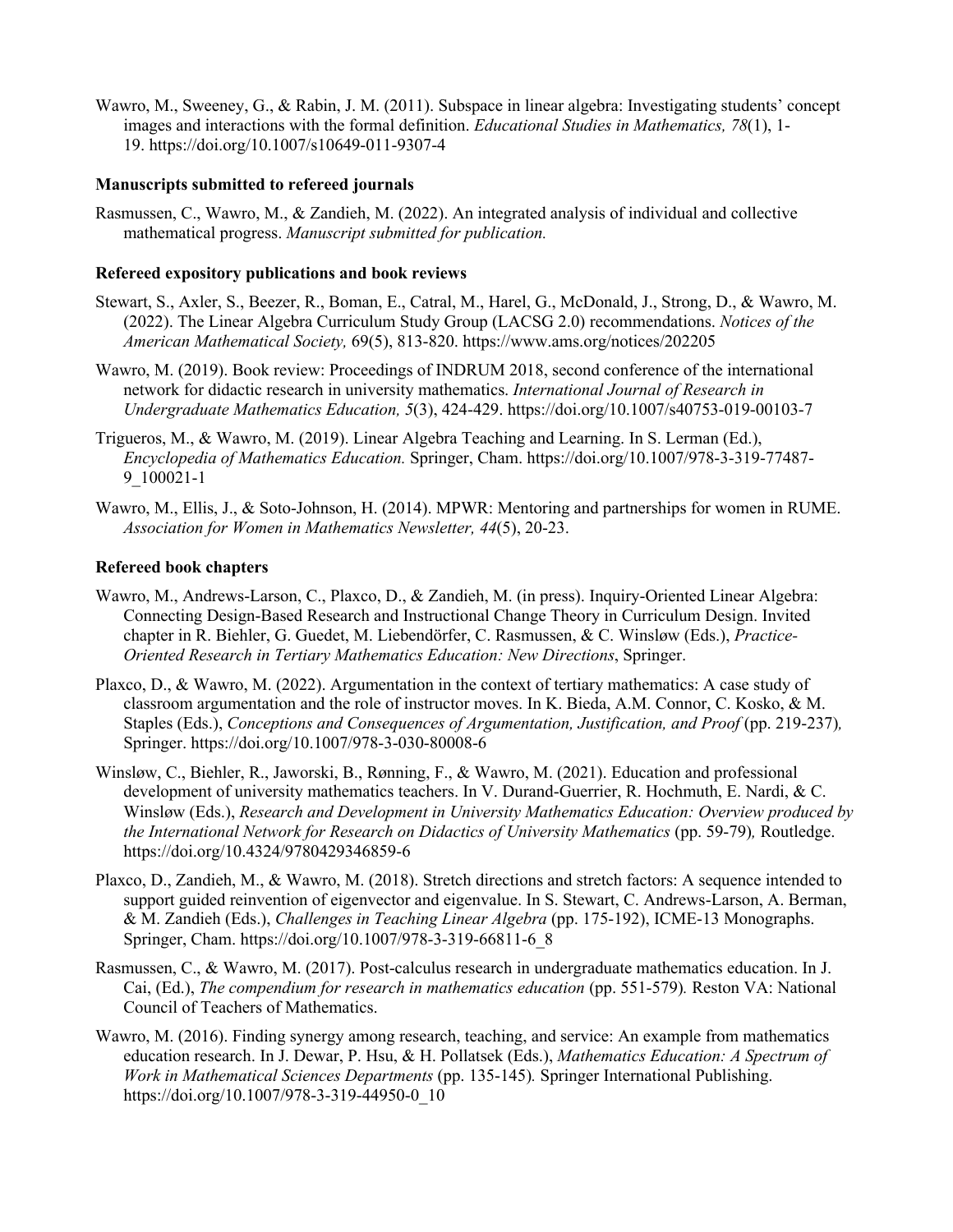- Wawro, M., Rasmussen, C., Zandieh, M., & Larson, C. (2013). Design research within undergraduate mathematics education: An example from introductory linear algebra. In T. Plomp, & N. Nieveen (Eds.), *Educational design research – Part B: Illustrative cases* (pp. 905-925). Enschede, the Netherlands: SLO.
- Rasmussen, C., Zandieh, M., & Wawro, M. (2009). How do you know which way the arrows go? The emergence and brokering of a classroom mathematics practice. In W.-M. Roth (Ed.), *Mathematical representation at the interface of body and culture* (pp. 171-218). Charlotte, NC: Information Age Publishing.

### **Refereed conference papers**

- Schermerhorn, B., & Wawro, M. (in press). Students' conceptual understanding of normalization of vectors from  $\mathbb{R}^2$  and  $\mathbb{C}^2$ . In XXXX (Eds.), *Proceedings of the 24<sup>th</sup> conference on research in undergraduate mathematics education.* The Special Interest Group of the Mathematical Association of America for Research in Undergraduate Mathematics Education.
- Serbin, K. S., & Wawro, M. (in press). Ways that student reasoning about linear algebra concepts can support flexibility in solving quantum mechanics problems*.* In XXXX (Eds.), *Proceedings of the 24th conference on research in undergraduate mathematics education.* The Special Interest Group of the Mathematical Association of America for Research in Undergraduate Mathematics Education.
- Lee., I., Bettersworth, Z., Zandieh, M., Wawro, M., & Quinlan, I. (in press). Student thinking in an inquiryoriented approach to teaching least squares. In XXXX (Eds.), *Proceedings of the 24th conference on research in undergraduate mathematics education.* The Special Interest Group of the Mathematical Association of America for Research in Undergraduate Mathematics Education.
- Rasmussen, C., Wawro, M., & Zandieh, M. (in press). Student reinvention of Euler's method: An integrated analysis of one small group's individual and collective mathematical progress. In XXXX (Eds.), *Proceedings of the 12th congress of European research in mathematics education.* ERME.
- Serbin, K. S. & Wawro, M. (2021). Students' understanding of linear algebra concepts underlying a procedure in a quantum mechanics task. In A.I. Sacristán, J.C. Cortés-Zavala, & P.M. Ruiz-Arias (Eds.), *Mathematics education across cultures: Proceedings of the 42nd meeting of the North American chapter of the international group for the psychology of mathematics education* (pp. 1218-1222). Cinvestav / AMIUTEM / PME-NA. https:/doi.org/10.51272/pmena.42.2020
- Wawro, M., Thompson, J., & Watson, K. (2020). Student meanings for eigenequations in mathematics and in quantum mechanics. In S.S. Karunakaran, Z. Reed, & A. Higgins (Eds.), *Proceedings of the 23rd annual conference on research in undergraduate mathematics education* (pp. 629-636). The Special Interest Group of the Mathematical Association of America for Research in Undergraduate Mathematics Education.
- Serbin, K.S., Storms, R., & Wawro, M. (2020). Students' language about basis and change of basis in a quantum mechanics problem. In S.S. Karunakaran, Z. Reed, & A. Higgins (Eds.), *Proceedings of the 23rd annual conference on research in undergraduate mathematics education* (pp. 520-528). The Special Interest Group of the Mathematical Association of America for Research in Undergraduate Mathematics Education.
- Wawro, M., Watson, K., & Christensen, W. (2019). Student reasoning about eigenvectors and eigenvalues from a Resources perspective. In A. Weinberg, D. Moore-Russo, H. Soto, & M. Wawro (Eds.), *Proceedings of the 22nd annual conference on research in undergraduate mathematics education* (pp. 654- 662). The Special Interest Group of the Mathematical Association of America for Research in Undergraduate Mathematics Education.
- Serbin, K., Sanchez-Robayo, B., Watson, K., Truman, J., Jiang, S., & Wawro, M. (2019). Characterizing conceptual and procedural knowledge of the characteristic equation. In A. Weinberg, D. Moore-Russo, H. Soto, & M. Wawro (Eds.), *Proceedings of the 22nd annual conference on research in undergraduate*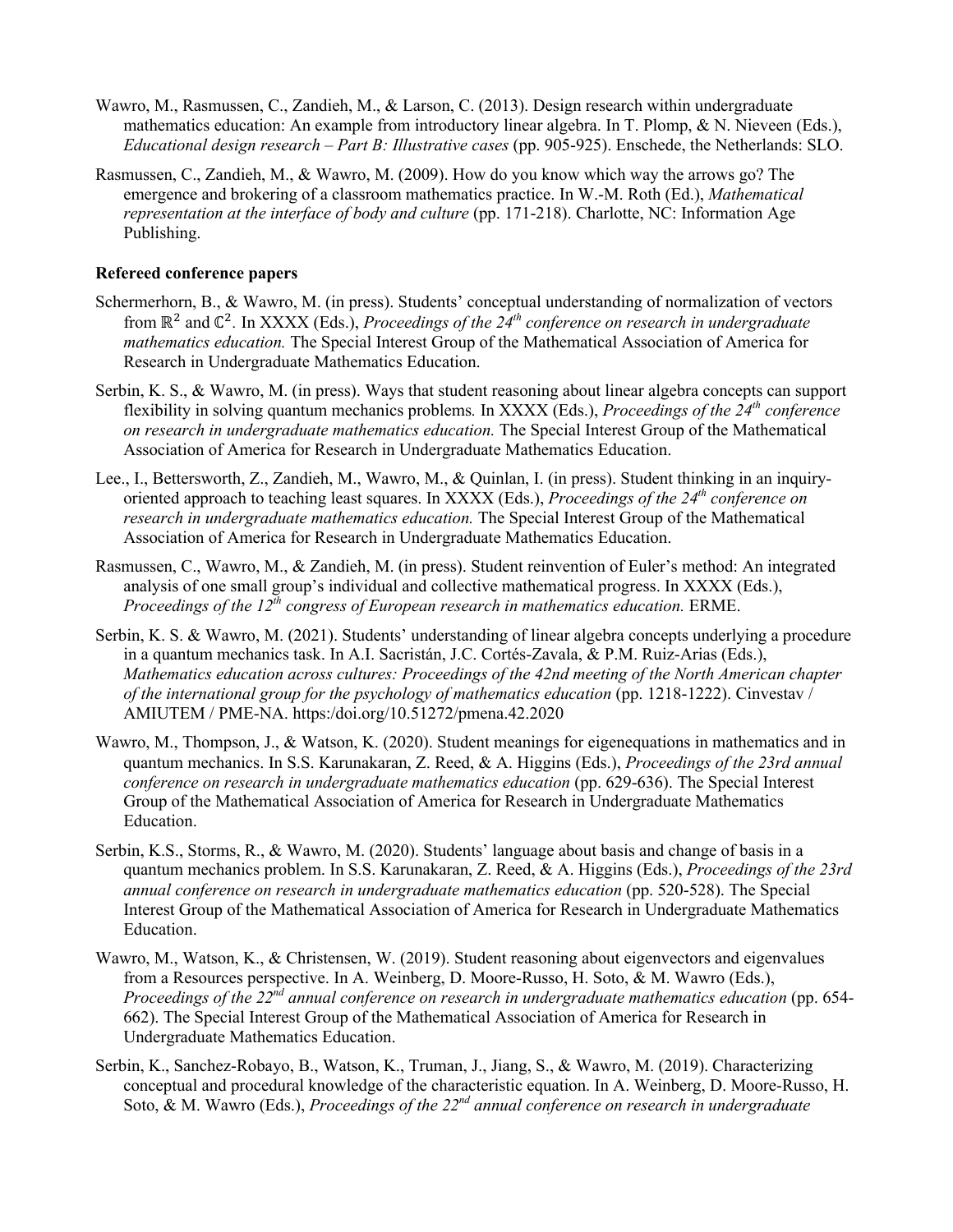*mathematics education* (pp. 541-548). The Special Interest Group of the Mathematical Association of America for Research in Undergraduate Mathematics Education.

- Wawro, M., Zandieh, M., & Watson, K. (2018). Delineating aspects of understanding eigentheory through assessment development. In V. Durand-Guerrier, R. Hochmuth, S. Goodchild, & N.M. Hogstad (Eds.), *Proceedings of the 2nd conference of the international network for didactic research in university mathematics (INDRUM 2018, 5-7 April 2018)* (pp. 275-284). University of Agder and INDRUM.
- Wawro, M., Watson, K., & Christensen, W. (2017). Meta-representational competence with linear algebra in quantum mechanics*.* In A. Weinberg, C. Rasmussen, J. Rabin, M. Wawro, & S. Brown (Eds.), *Proceedings of the 20th annual conference on research in undergraduate mathematics education* (pp. 326- 337). The Special Interest Group of the Mathematical Association of America for Research in Undergraduate Mathematics Education.
- Watson, K., Wawro, M., Zandieh, M., & Kerrigan, S. (2017). Knowledge about student understanding of eigentheory: Information gained from multiple choice extended assessment*.* In A. Weinberg, C. Rasmussen, J. Rabin, M. Wawro, & S. Brown (Eds.), *Proceedings of the 20th annual conference on research in undergraduate mathematics education* (pp. 311-325). The Special Interest Group of the Mathematical Association of America for Research in Undergraduate Mathematics Education.
- Wawro, M., Watson, K., & Christensen, W. (2017). Meta-representational competence with linear algebra in quantum mechanics. Paper presented at the 10<sup>th</sup> Congress of European Research in Mathematics Education, Dublin, Ireland. In T. Dooley & G. Gueudet (Eds.), *Proceedings of the 10th congress of the European society for research in mathematics education* (pp. 2282-2289). DCU Institute of Education and ERME.
- Zandieh, M., Wawro, M., & Rasmussen, C. (2016). Symbolizing and brokering in an inquiry-oriented linear algebra classroom*.* In T. Fukawa-Connelly, N. Infante, M. Wawro, & S. Brown (Eds.), *Proceedings of the 19th annual conference on research in undergraduate mathematics education* (1475-1483). The Special Interest Group of the Mathematical Association of America for Research in Undergraduate Mathematics Education.
- Jaworski, B., Potari, D., Rasmussen, C., Oates, G., Kwon, O.N., Ellis, J., … Zachariades, T. (2016). Mathematics learning and teaching at university level*.* In C. Csíkos, A. Rausch, & J. Szitányi (Eds.), *Proceedings of the 40th Conference of the International Group for the Psychology of Mathematics Education, Vol. 1*, pp. 375–404. PME.
- Rasmussen, C., Wawro, M., & Zandieh, M. (2015). Examining individual and collective level mathematical progress*.* In T. Fukawa-Connelly, N. Infante, K. Keene, & M. Zandieh (Eds.)*, Proceedings of the 18th annual conference on research in undergraduate mathematics education* (896-903). The Special Interest Group of the Mathematical Association of America for Research in Undergraduate Mathematics Education.
- Zandieh, M., Plaxco, D., Wawro, M., Rasmussen, C., Milbourne, H., & Czeranko, K. (2015). Extending multiple choice format to document student thinking*.* In T. Fukawa-Connelly, N. Infante, K. Keene, & M. Zandieh (Eds.)*, Proceedings of the 18th annual conference on research in undergraduate mathematics education* (pp. 1079-1085). The Special Interest Group of the Mathematical Association of America for Research in Undergraduate Mathematics Education.
- Wawro, M., & Plaxco, D. (2015). Student understanding of linear independence of functions. *Proceedings of the 9th Congress of European Research on Mathematics Education,* Prague, Czech Republic. In K. Krainer & N. Vondrová (Eds.), *Proceedings of the 9th congress of the European society for research in mathematics education (CERME9, 4-8 February 2015)* (pp*.* 2297-2298)*.* Charles University in Prague, Faculty of Education and ERME.
- Plaxco, D., Wawro, M., & Zietsman, L. (2014). Student understanding of linear independence of functions*.* In T. Fukawa-Connelly, G. Karakok, K. Keene, & M. Zandieh (Eds.), *Proceedings of the 17th annual conference on research in undergraduate mathematics education* (pp. 992-998). The Special Interest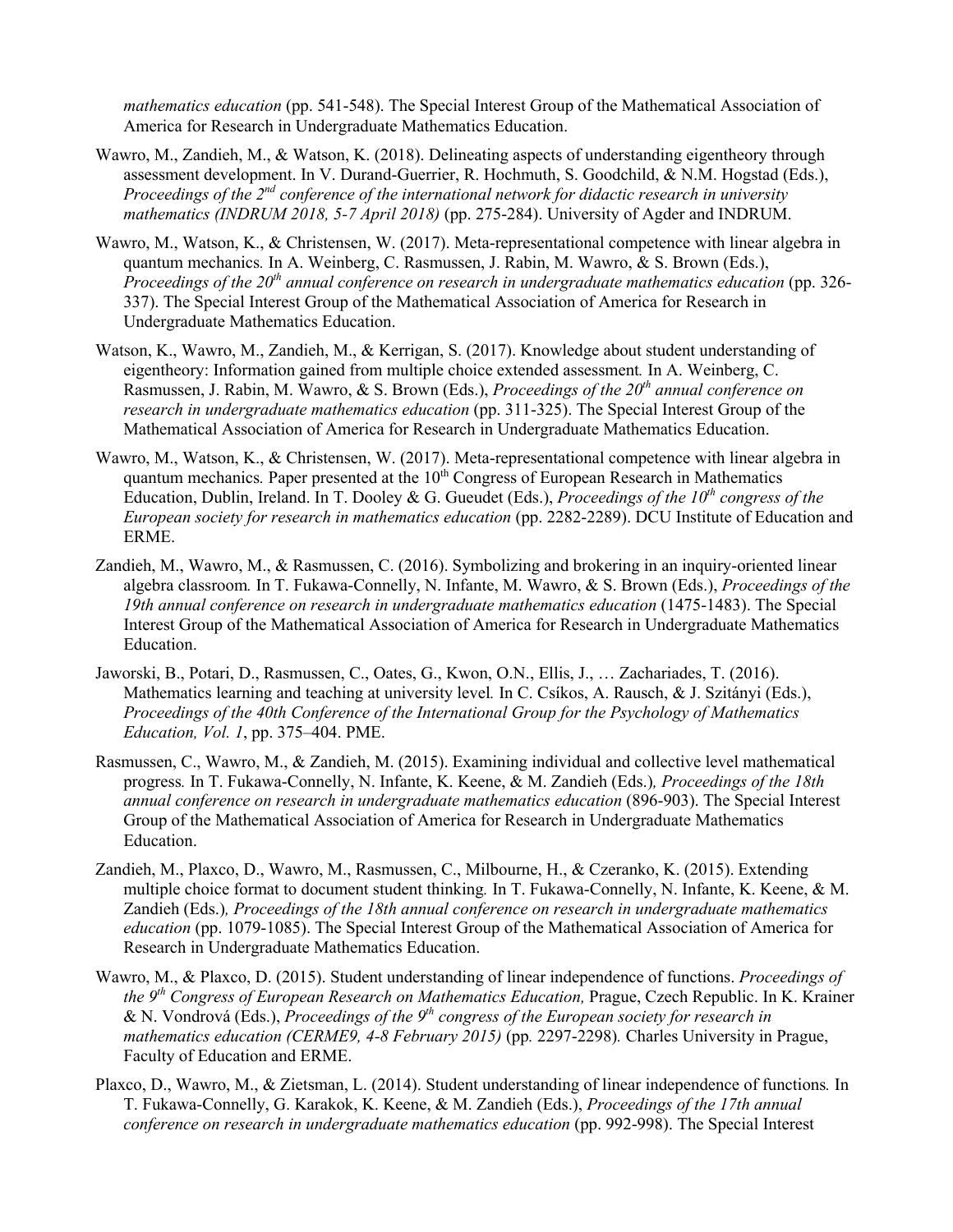Group of the Mathematical Association of America for Research in Undergraduate Mathematics Education.

- Larson, C., Wawro, M., Zandieh, M., Rasmussen, C., Plaxco, D., & Czeranko, K. (2014). *Implementing inquiry-oriented instructional materials in undergraduate mathematics.* In T. Fukawa-Connelly, G. Karakok, K. Keene, & M. Zandieh (Eds.), *Proceedings of the 17th annual conference on research in undergraduate mathematics education* (pp. 797-802). The Special Interest Group of the Mathematical Association of America for Research in Undergraduate Mathematics Education.
- Wawro, M., & Plaxco, P. (2013). Utilizing types of mathematical activities to facilitate characterizing student understanding of span and linear independence. In S. Brown, G. Karakok, K. H. Roh, & M. Oehrtman (Eds.), *Proceedings of the 16th annual conference on research in undergraduate mathematics education* (pp. 1-15). The Special Interest Group of the Mathematical Association of America for Research in Undergraduate Mathematics Education.
- Wawro, M. (2012). Expanding Toulmin's Model: The development of four expanded argumentation schemes from analysis in linear algebra. In S. Brown, S. Larsen, K. Marrongelle, & M. Oehrtman (Eds.), *Proceedings of the 15th annual conference on research in undergraduate mathematics education* (pp. 2- 242 – 2-250). The Special Interest Group of the Mathematical Association of America for Research in Undergraduate Mathematics Education.
- Wawro, M., Larson, C., Zandieh, M., & Rasmussen, C. (2012). A hypothetical collective progression for conceptualizing matrices as linear transformations. In S. Brown, S. Larsen, K. Marrongelle, & M. Oehrtman (Eds.), *Proceedings of the 15th annual conference on research in undergraduate mathematics education* (pp. 1-465 – 1-479). The Special Interest Group of the Mathematical Association of America for Research in Undergraduate Mathematics Education.
- Wawro, M. (2011). Individual and collective analysis of the genesis of student reasoning regarding the Invertible Matrix Theorem in linear algebra. In S. Brown, S. Larsen, K. Marrongelle, & M. Oehrtman (Eds.), *Proceedings of the 14th annual conference on research in undergraduate mathematics education* (pp. 3-179 – 3-184). The Special Interest Group of the Mathematical Association of America for Research in Undergraduate Mathematics Education.
- Wawro, M., Zandieh, M., Sweeney, G., Larson, C., & Rasmussen, C. (2011). Using the emergent model heuristic to describe the evolution of student reasoning regarding span and linear independence. In S. Brown, S. Larsen, K. Marrongelle, & M. Oehrtman (Eds.), *Proceedings of the 14th annual conference on research in undergraduate mathematics education* (pp. 3-185 –3-189). The Special Interest Group of the Mathematical Association of America for Research in Undergraduate Mathematics Education.
- Rasmussen, C., Trigueros, M., Zandieh, M., Possani Espinosa, E., Wawro, M, Sweeney, G., et al. (2010). Building on students' current ways of reasoning to develop more formal or conventional ways of reasoning: The case of linear algebra. In P. Brosnan, D. B. Erchick, & L. Flevares (Eds.), *Proceedings of the 32nd annual meeting of the North American chapter of the international group for the psychology of mathematics education* (pp. 1577-1587). The Ohio State University.
- Rasmussen, C., Zandieh, M., & Wawro, M. (2010). Brokering as a mechanism for the social production of meaning. In P. Brosnan, D. B. Erchick, & L. Flevares (Eds.), *Proceedings of the 32nd annual meeting of the North American chapter of the international group for the psychology of mathematics education* (pp. 427-434). Ohio State University.
- Schwarz, B., Hershkowitz, R., Atzmon, S., Rasmussen, C., Stahl, G., Wawro, M., et al. (2010). Symposium: Social construction of mathematical meaning through collaboration and argumentation. In K. Gomez, L. Lyons, & J. Radinsky (Eds.), *Learning in the disciplines: Proceedings of the 9th international conference of the learning sciences (ICLS 2010): Volume 2, short papers, symposia, and selected abstracts* (pp. 29- 36). International Society of the Learning Sciences.
- Cole, R., Towns, M., Rasmussen, C., Becker, N., Wawro, M., & Sweeney, G. (2010). Adapting a methodology for documenting collective growth to an undergraduate physical chemistry class. *Proceedings of the 13th*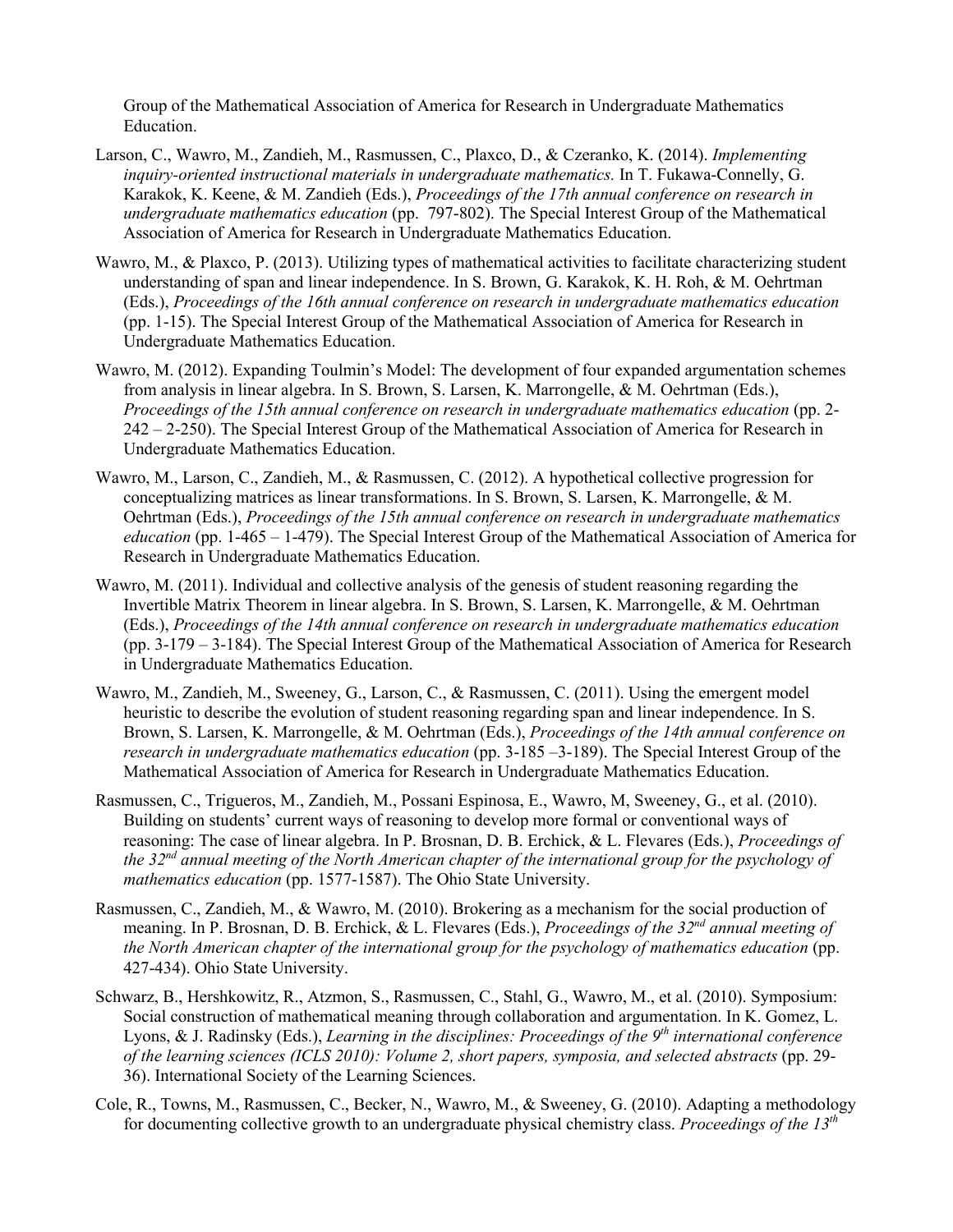*annual conference on research in undergraduate mathematics education*. The Special Interest Group of the Mathematical Association of America for Research in Undergraduate Mathematics Education. Retrieved from: http://sigmaa.maa.org/rume/crume2010/Abstracts2010.htm

- Henderson, F., Rasmussen, C., Sweeney, G., Wawro, M, & Zandieh, M. (2010). Symbol sense in linear algebra. *Proceedings of the 13th annual conference on research in undergraduate mathematics education*. The Special Interest Group of the Mathematical Association of America for Research in Undergraduate Mathematics Education. Retrieved from: http://sigmaa.maa.org/rume/crume2010/Abstracts2010.htm
- Wawro, M., Sweeney, G., & Rabin, J. M. (2010). Subspace in linear algebra: Investigating students' concept images and interactions with the formal definition. *Proceedings of the 13th annual conference on research in undergraduate mathematics education.* The Special Interest Group of the Mathematical Association of America for Research in Undergraduate Mathematics Education. Retrieved from: http://sigmaa.maa.org/rume/crume2010/Abstracts2010.htm
- Wawro, M. (2009). Task design: Towards promoting a geometric conceptualization of linear transformation and change of basis. *Proceedings of the 12th annual conference on research in undergraduate mathematics education*. The Special Interest Group of the Mathematical Association of America for Research in Undergraduate Mathematics Education. Retrieved from: http://sigmaa.maa.org/rume/crume2009/proceedings.html

### **Editor for Conference Proceedings**

- Weinberg, A., Moore-Russo, D., Soto, H., Wawro, M. (Eds.). (2019). Proceedings of the 22<sup>nd</sup> annual *conference on research in undergraduate mathematics education.* The Special Interest Group of the Mathematical Association of America for Research in Undergraduate Mathematics Education.
- Weinberg, A., Rasmussen, C., Rabin, J., Wawro, M., & Brown, S. (Eds.). (2018). Proceedings of the 21<sup>st</sup> *annual conference on research in undergraduate mathematics education.* The Special Interest Group of the Mathematical Association of America for Research in Undergraduate Mathematics Education.
- Weinberg, A., Rasmussen, C., Rabin, J., Wawro, M., & Brown, S. (Eds.). (2017). Proceedings of the 20<sup>th</sup> *annual conference on research in undergraduate mathematics education.* The Special Interest Group of the Mathematical Association of America for Research in Undergraduate Mathematics Education.
- Fukawa-Connelly, T., Engelke Infante, N., Wawro, M., & Brown, S. (Eds.). (2016). Proceedings of the 19<sup>th</sup> *annual conference on research in undergraduate mathematics education.* The Special Interest Group of the Mathematical Association of America for Research in Undergraduate Mathematics Education.

### **Dissertation**

- Wawro, M. J. (2011). *Individual and collective analyses of the genesis of student reasoning regarding the Invertible Matrix Theorem in linear algebra* (Doctoral dissertation, UC San Diego). **GRANTS**
- National Science Foundation Faculty Early Career Development Program through the Division of Undergraduate Education, *CAREER: An Interdisciplinary Study of Learning: Student Understanding of Linear Algebra in Physics* (DUE-1452889), Megan Wawro (PI), 2015-2022, \$779,686.
- National Science Foundation Improving Undergraduate STEM Education, *Collaborative Research: Extending Inquiry-Oriented Linear Algebra* (DUE- 1915156, 1914841, 1914793), M. Wawro (lead PI), M. Zandieh and C. Andrews-Larson (PIs), D. Plaxco (co-PI), 2019-2022, Total award \$618,430.
- National Science Foundation, *MPWR 2016 and Beyond: Fostering Sustainable Networks for Women in RUME* (DUE-1553278); J. Ellis (PI), S. Musgrave (co-PI), M. Wawro and E. Thanheiser (senior personnel), 2016-2020, \$199,992. Serving as PI (DUE-1938495) for 2019-2022, \$77,437.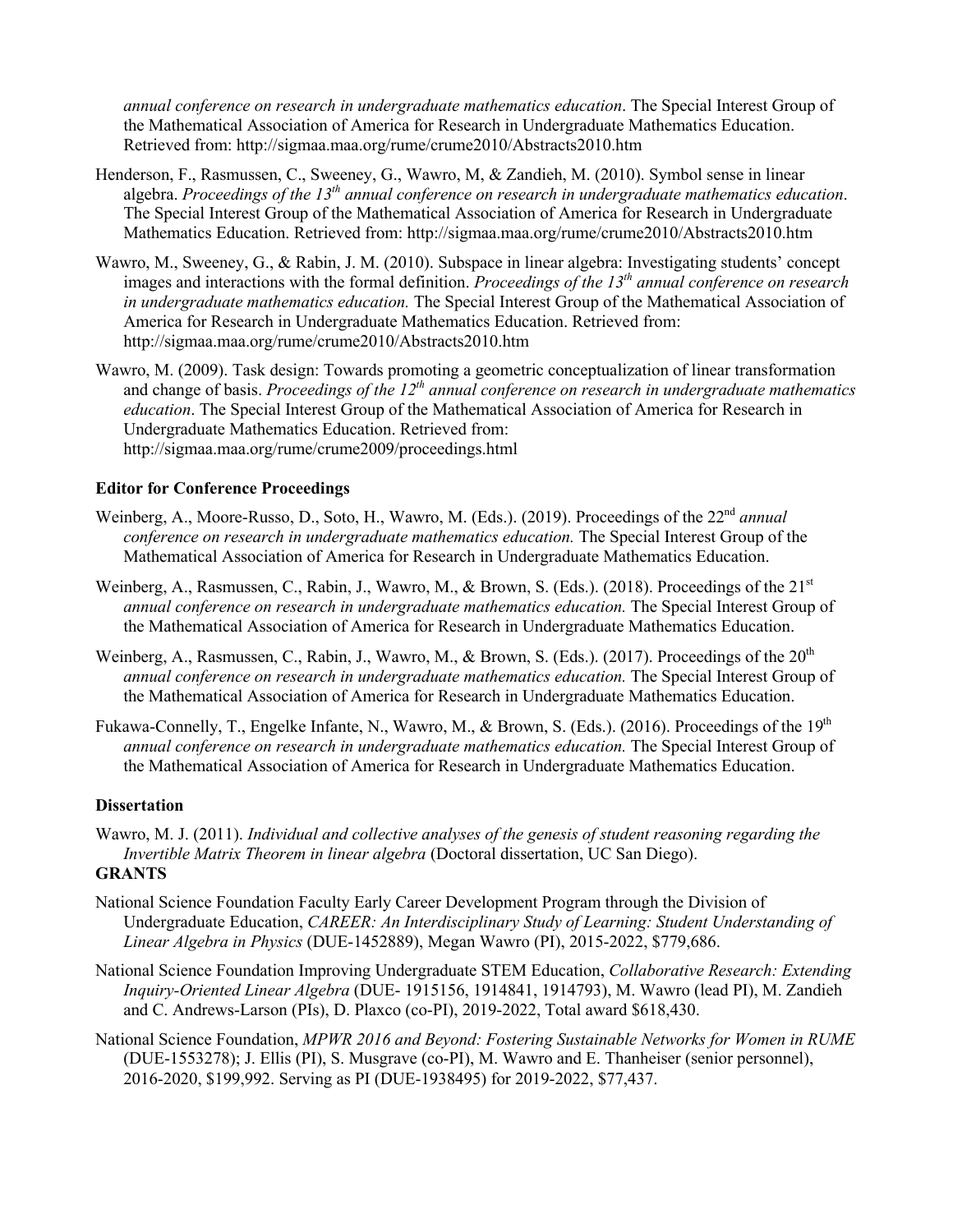- National Science Foundation Transforming Undergraduate Education in STEM, *Collaborative Research: Developing Inquiry-Oriented Instructional Materials for Linear Algebra* (DUE-1245673, 1245796, and 1246083), M. Wawro (lead PI), M. Zandieh and C. Rasmussen (PIs), 2013-2017, Total award \$179,949.
- National Science Foundation Transforming Undergraduate Education in STEM, *MPWR II: Mentoring and Partnerships for Women in RUME* (DUE-1457785), Jessica Ellis (PI); M. Wawro, E. Thanheiser, and S. Musgrave (senior personnel), 2014-2015, \$49,986.
- National Science Foundation Transforming Undergraduate Education in STEM, *MPWR: Mentoring and Partnerships for Women in RUME* (DUE-1352990), M. Wawro (PI), J. Ellis and H. Soto-Johnson (senior personnel), 2013-2014, \$44,148.
- National Science Foundation Robert Noyce Teach Scholarship, *Virginia Teach, Phase II: A Community-Based Approach to Serving Mathematics Students in Need* (DUE-1339947), C. Ulrich (PI), J. Wilkins, B. Kreye, A. Norton, and M. Wawro (co-PIs), 2013-2018, \$800,000.
- National Science Foundation Innovations in Undergraduate STEM Education, *MATH: EAGER Building a mathematical toolkit and motivation for success in the physical and quantitative sciences* (#1544225), J. Sible (PI); K. Drezek, S. Lewis, M. Pleimling, A. Robinson (co-PIs), J. Simonetti, M. Wawro (senior personnel), 2015-2017, \$296,996.
- Virginia Tech Office of the Provost, Faculty Writing Group Grant: *WRITE* (*Writers Researching, Innovating, and Teaching Each other*), E. Meitner (convener), S. Adams, K. Carmichael, C. Catalano, T. Drape, E. Johnson, C. Labuski, T. Lane, S. Ovink, A. Reed, C. Robbins, S. Tomer, & M. Wawro, 2020-2022, \$2000.
- Virginia Tech Office of the Provost, Faculty Writing Group Grant: *WRITE* (*Women Researching, Innovating, and Teaching Each other*), M. Wawro (convener), Carmichael, K., Drape, T., Johnson, E. Labuski, C., Meitner, E., Ovink, S., Reed, A., Robbins, C. K., & Tomer, S., 2019-2020, \$2000.
- Virginia Tech Office of the Provost, Faculty Writing Group Grant: *WRITE (Women Researching, Innovating, and Teaching Each other*), S. Ovink (convener), Carmichael, K., Drape, T., Johnson, E. Labuski, C., Meitner, E., Reed, A., Robbins, C. K., Tomer, S., & Wawro, M., 2018-2019, \$2000.
- Virginia Tech Center for Innovation in Learning, *Innovation in Undergraduate Mathematics Education: Supporting Student-Centered Instruction*, M. Wawro (PI) and D. Plaxco (co-PI), 2013-2014, \$10,000.
- Virginia Tech International Travel Supplement Grant: \$1,700: 2018 (Norway), 2017 (Ireland), 2016 (France).
- Virginia Tech International Travel Supplement Grant: \$2,000, 2015 (Czech Republic), 2012 (South Korea).
- Association for Women in Mathematics (AWM), AWM-NSF Travel Grant, 2013, \$1500.

Virginia Tech Mentoring Grant, 2011, \$1,500.

### **INVITED TALKS**

- Wawro, M. (2022, April). *Student understanding of linear combinations of eigenvectors.* Invited colloquium given at Colorado State University, Fort Collins, CO.
- Axler, S., Boman, E., Catral., M., Harel, G., McDonald, J., Stewart, S., Strong, D., & Wawro, M. (2021, May). *Linear Algebra Curriculum Study Group (LACSG 2.0) recommendations*. Invited panelist for "Transforming Learning and Teaching: Precalculus, Calculus, and Linear Algebra," MAA Virtual Programs. [virtual]
- Wawro, M. (2021, April). *Inquiry-Oriented Linear.* Invited speaker in the Seoul National University Center for Research in Mathematics Education Webinar Series, Seoul, South Korea. [virtual]
- Wawro, M. (2021, April). *Student understanding of linear combinations of eigenvectors.* Invited speaker in the Seoul National University Center for Research in Mathematics Education Webinar Series, Seoul, South Korea. [virtual]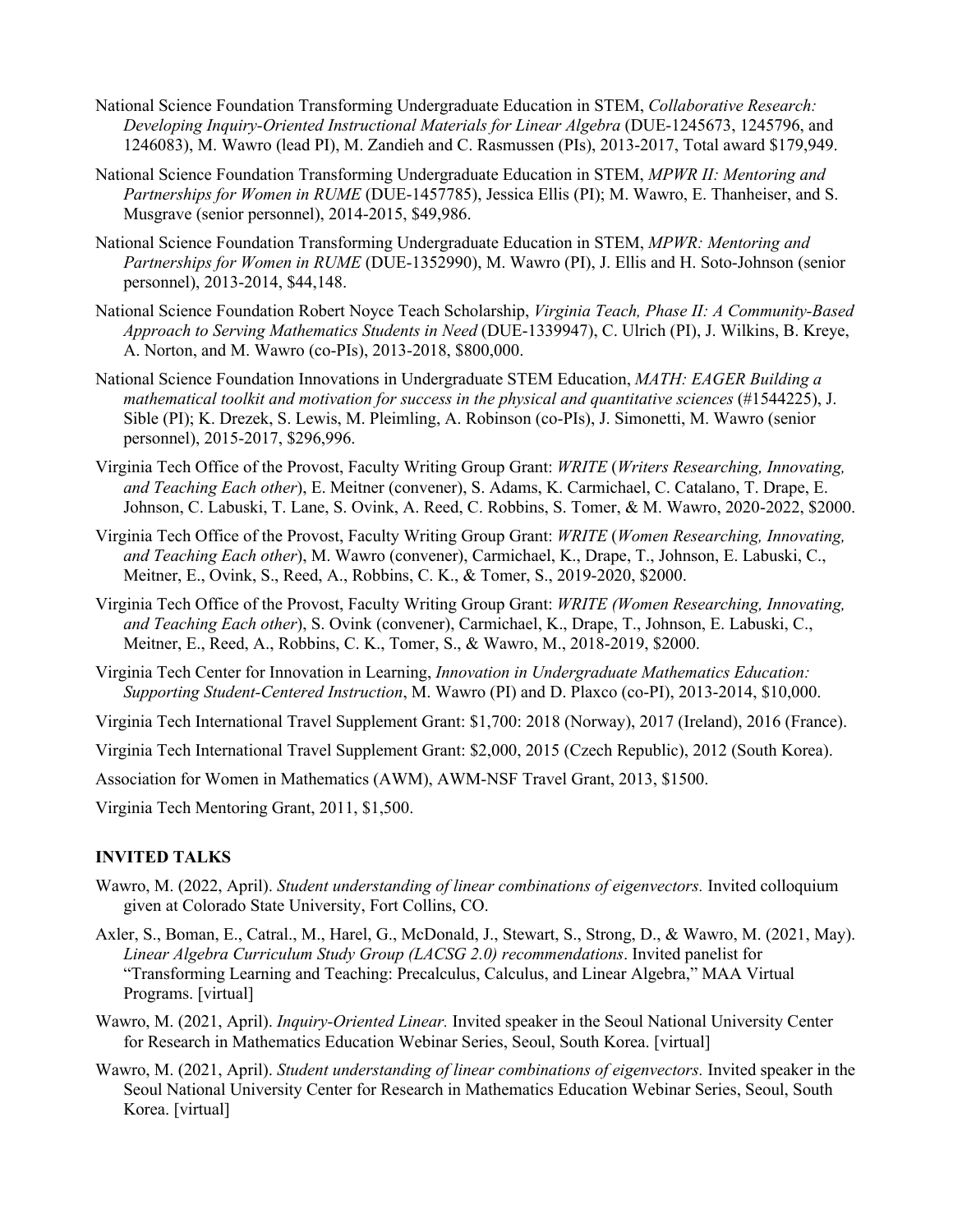- Wawro, M. (2021, April). *Inquiry-Oriented Linear Algebra*. Invited presentation given at the Cornell University Department of Mathematics Teaching Seminar, Ithaca, NY. [virtual]
- Wawro, M. (2019, September). *Student reasoning about linear algebra in quantum physics*. Invited colloquium given at Montana State University, Bozeman, MT.
- Wawro, M. (2019, March). *Exploring teaching and learning through Inquiry-Oriented Linear Algebra*. Invited colloquium given at the University of Oslo, Oslo, Norway.
- Wawro, M. (2019, January). *Student reasoning about linear algebra in quantum physics*. Invited colloquium given at the University of Auckland, Auckland, New Zealand.
- Wawro, M. (2018, November). *Exploring teaching and learning through Inquiry-Oriented Linear Algebra*. Invited colloquium given at Northern Illinois University, DeKalb, IL.
- Wawro, M. (2018, November). *Student reasoning about linear algebra in quantum physics*. Invited colloquium given at Northern Illinois University, DeKalb, IL.
- Wawro, M. (2018, October). *Inquiry-Oriented Linear Algebra.* Invited workshop leader for the NSFsponsored (DUE 1822247) Linear Algebra Workshop on National Pedagogical Initiatives in Linear Algebra, University of Oklahoma, Norman, OK.
- Wawro, M. (2018, May). *Discovering definitions in Inquiry-Oriented Linear Algebra*. Invited Facilitator for a Live Classroom Session for the Inquiry-Based Learning and Teaching Conference, Austin, TX.
- Wawro, M. (2018, April). *Education and professional development of university mathematics teachers.*  Plenary panelist for the International Network for Didactic Research in University Mathematics (INDRUM), Kristiansand, Norway.
- Wawro, M. (2018, March). *Student reasoning about linear algebra in quantum physics*. Invited colloquium given at Yale University as part of the Yale STEM Center for Teaching and Learning Seminar Series, New Haven, CT.
- Wawro, M. (2018, March). *Exploring teaching and learning through Inquiry-Oriented Linear Algebra*. Invited workshop given at the University of Bridgeport as part of the Yale STEM Center for Teaching and Learning Seminar Series, Bridgeport, CT.
- Wawro, M. (2018, February). *Student reasoning about eigenvectors and eigenvalues.* Invited colloquium given at James Madison University, Harrisonburg, VA.
- Wawro, M. (2017, November). *An inquiry-oriented approach to the teaching and learning of linear algebra*. Invited keynote speaker for the *Wisconsin Section NExT Meeting*. Baraboo, WI.
- Wawro, M. (2017, July). *Student understanding and symbolization of eigentheory.* Plenary speaker for the Physics Education Research Conference, Cincinnati, OH.
- Wawro, M. (2017, July). *Student understanding at the intersection of linear algebra and quantum physics.*  Plenary speaker for the Transforming Research in Undergraduate STEM Education (TRUSE) Conference, St. Paul, MN.
- Wawro, M. (2017, February). *How to support each other in being successful.* Plenary panelist for the 2017 Mentoring and Partnerships for Women in RUME (MPWR) Conference, San Diego, CA.
- Borum, V., Lovin, L., Wawro, M., & White, N. (2017, January). *Highlighting contributions to mathematics education from members of departments of mathematics sciences.* Panel discussion sponsored by the MAA COMET and the AWM presented at the Joint Mathematics Meetings of the Mathematical Association of America and the American Mathematical Society, Atlanta, GA.
- Wawro, M. (2016, September). *Research on the learning and teaching of diagonalization and eigentheory.*  Invited colloquium given at the Maine Center for Research in STEM Education (RiSE Center)**,**  University of Maine, Orono, ME.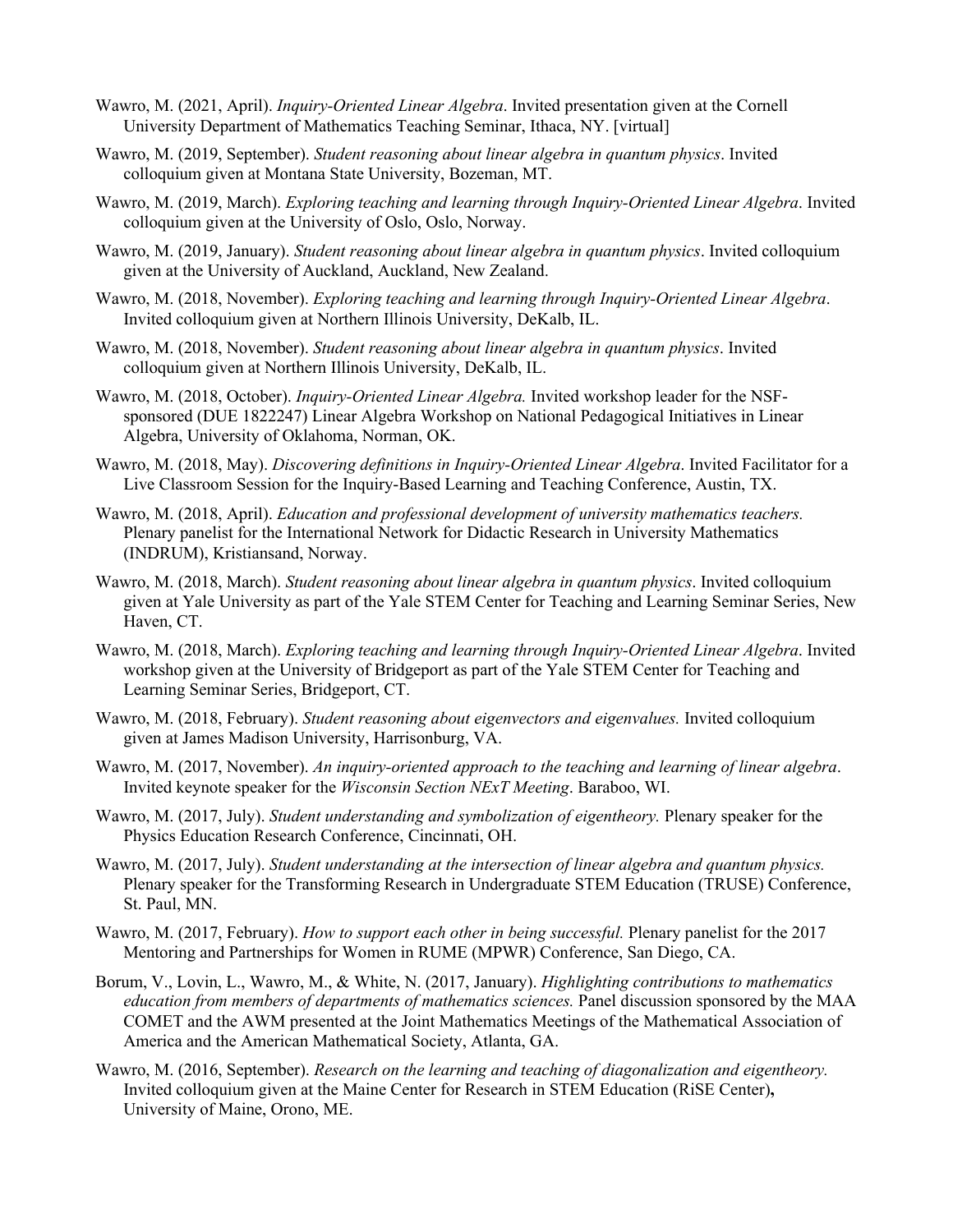- Wawro, M. (2016, April). *Research on the teaching and learning of linear algebra*. Invited colloquium given at West Virginia University, Morgantown, WV
- Wawro, M. (2016, March). *Research on the teaching and learning of linear algebra*. Invited colloquium given at the University of Delaware, Newark, DE.
- Wawro, M. (2015, August). *Research on the teaching and learning of linear algebra*. Invited colloquium given at the Virginia Tech Mathematics Department, Blacksburg, VA.
- Rasmussen, C., & Wawro, M. (2015, May). *Representing and modeling with vectors.* Invited workshop for the San Diego Mathematics Project "Getting Ready for College Mathematics: Conversations with Math Professors" series for high school teachers, San Diego, CA.
- Wawro, M. (2014, December). *An inquiry-oriented approach to the teaching and learning of linear algebra.* Invited colloquium given at the Colorado State University Mathematics Department, Ft. Collins, CO.
- Wawro, M. (2014, April). *Transitioning from doctoral student to faculty member.* Invited talk given at the Graduate Student, Junior Faculty, and Researcher Mentoring Session at the 2014 NCTM Research Conference, New Orleans, LA.
- Wawro, M., & Plaxco, D. (2014, January). *Utilizing types of mathematical activities to facilitate characterizing student understanding of span and linear independence.* Invited talk given at the Joint Mathematics Meetings [SIGMAA on RUME Session on Research on the Teaching and Learning of Undergraduate Mathematics], Baltimore, MD.
- Wawro, M. (2013, July). *Analyzing student understanding in linear algebra through mathematical activity*. Invited talk given at the 2013 Summer Meeting of the American Association of Physics Teachers [Research in Undergraduate Mathematics Education session], Portland, OR.
- Wawro, M. (2013, April). *Analyzing student understanding in linear algebra through mathematical activity*. Invited colloquium given at the University of North Carolina Charlotte.
- Wawro, M., Sweeney, G., Zandieh, M., & Larson, C. (2011, August). *Designing instruction that builds on students' ways of reasoning in linear algebra*. SIGMAA on RUME invited workshop at MathFest, Lexington, KY.
- Rasmussen, C., & Wawro, M. (2009). *The role of brokers in the reinvention process*. Invited workshop at the Second Realistic Mathematics Education Conference, Boulder, CO.

### **PRESENTATIONS AT PROFESSIONAL MEETINGS**

*Speakers are noted in bold.* 

- **Wawro, M**. (2022, June). *Student Reasoning about Linear Algebra in Quantum Mechanics*. Presentation given at the 24<sup>th</sup> Conference of the International Linear Algebra Society, Galway, Ireland.
- **Wawro, M**. (2022, April). *Selected outcomes and reflections from the project: An Interdisciplinary Study of Learning: Student Understanding of Linear Algebra in Physics.* Presentation given at the Joint Mathematics Meetings, NSF Special Session on Outcomes and Innovations from NSF Undergraduate Education Programs in the Mathematical Sciences. [virtual conference because of COVID-19]
- **Mauntel, M.**, Plaxco, D., & Wawro, M. (2022, April). *Determining the Determinant: Using GeoGebra to visualize and measure spatial distortion.* Presentation given at the Joint Mathematics Meetings of the Mathematical Association of America and the American Mathematical Society, AMS Session on Innovative and Effective Ways to Teach Linear Algebra. [virtual conference because of COVID-19]
- **Schermerhorn, B.**, & Wawro, M. (2022, February). *Students' conceptual understanding of normalization of vectors from* ℝ<sup>2</sup> and ℂ<sup>2</sup>. Paper presented at the 24<sup>th</sup> Conference on Research in Undergraduate Mathematics Education, SIGMAA on RUME, Boston, MA.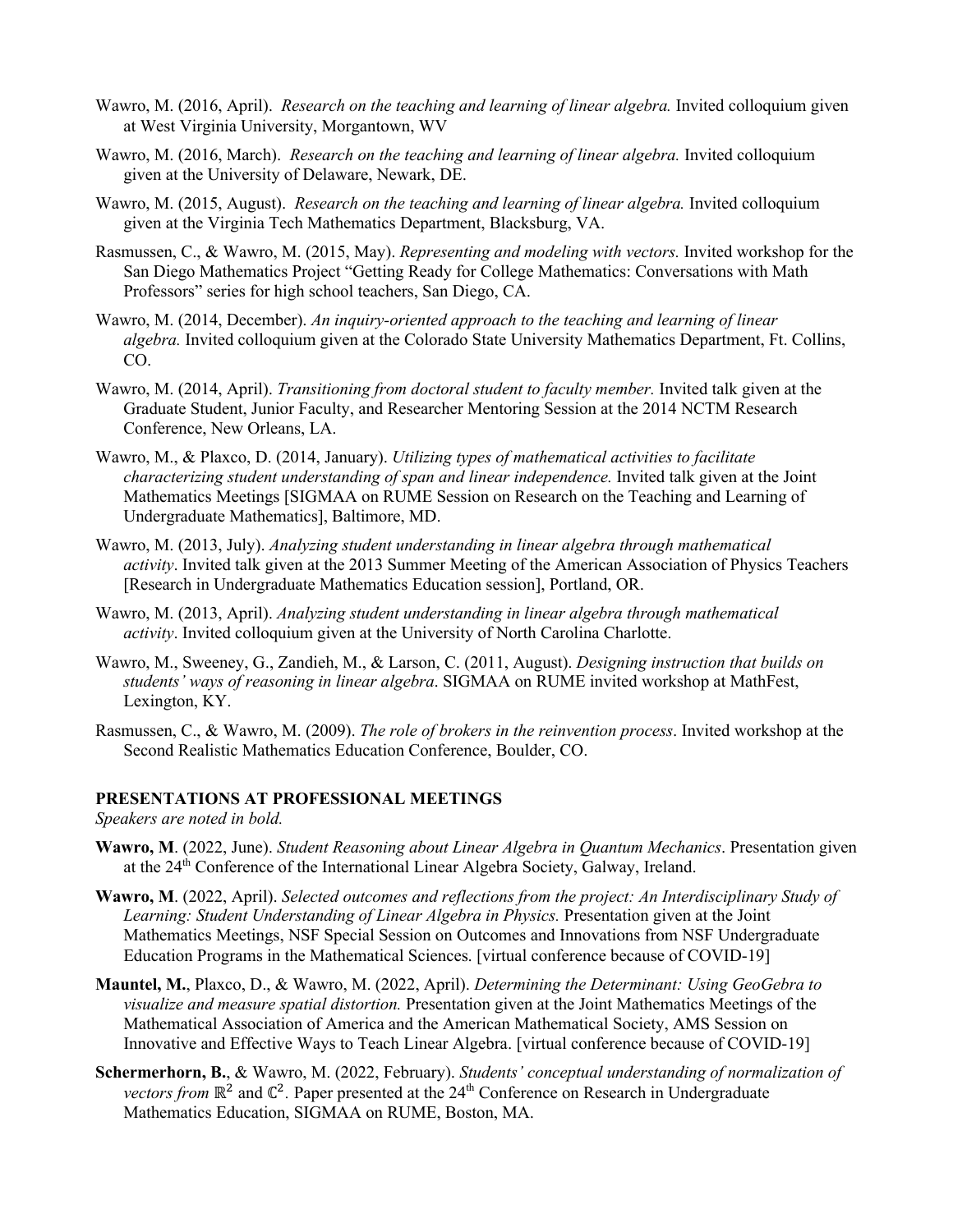- **Serbin, K. S.**, & **Wawro, M.** (2022, February). *Ways that student reasoning about linear algebra concepts can support flexibility in solving quantum mechanics problems.* Paper presented at the 24<sup>th</sup> Conference on Research in Undergraduate Mathematics Education, SIGMAA on RUME, Boston, MA.
- **Bergman, A. M.**, Bresock, K., & **Wawro, M.** (2022, February). *Education research at the interface of mathematics and science: Graphical reasoning across and within the disciplines*. Working group organized at the 24<sup>th</sup> Conference on Research in Undergraduate Mathematics Education, SIGMAA on RUME, Boston, MA.
- **Lee., I.**, **Bettersworth, Z.**, Zandieh, M., Wawro, M., & Quinlan, I. (2022, February). *Student thinking in an inquiry-oriented approach to teaching least squares.* Paper presented at the 24<sup>th</sup> Conference on Research in Undergraduate Mathematics Education, SIGMAA on RUME, Boston, MA.
- **Kerrigan, S.**, Wawro, M., Plaxco, D., Mauntel, M., & Quinlan, I. (2022, February). *Exploring student*  generalizations about 2x2 determinants from using a GeoGebra applet. Poster presented at the 24<sup>th</sup> Conference on Research in Undergraduate Mathematics Education, SIGMAA on RUME, Boston, MA.
- **Rasmussen, C.**, Wawro, M., & Zandieh, M. (2022, February). *Student reinvention of Euler's method: An integrated analysis of one small group's individual and collective mathematical progress*. Paper presented at the  $12<sup>th</sup>$  Congress of European Research in Mathematics Education, Bolzano, Italy. [virtual conference because of COVID-19]
- **Wawro, M.**, Thompson, J., & Watson, K. (2021, July)*. Student reasoning about eigenequations in mathematics and quantum mechanics*. Paper presented at the 14<sup>th</sup> International Congress on Mathematical Education, Shanghai, China. [presented virtually because of COVID-19]
- **Serbin, K. S.**, & Wawro, M. (2021, June). *Students' understanding of linear algebra concepts underlying a procedure in a quantum mechanics task.* Paper presented at the 42<sup>nd</sup> annual meeting of the North American Chapter of the International Group for the Psychology of Mathematics Education. Mazatlán, Mexico. [presented virtually because of COVID-19]
- **Wawro, M.** (2021, May). *Inquiry-Oriented Linear Algebra*. Invited presentation given in the "Linear Algebra Education for the Modern World" mini-symposium, SIAM Conference on Applied Linear Algebra. [virtual conference because of COVID-19]
- Plaxco, D., Wawro, M., Zandieh, M., & Andrews-Larson, C. (2020, August). *An Inquiry-Oriented Approach to Determinants: New Materials from the IOLA Project*. Workshop accepted to be part of MathFest, Philadelphia, PA. [Conference canceled due to COVID-19]
- **Wawro, M.**, **Thompson, J.**, & Watson, K. (2020, February). *Student Meanings for Eigenequations in Mathematics and in Ouantum Mechanics*. Paper presented at the 23<sup>rd</sup> Annual Conference on Research in Undergraduate Mathematics Education, Boston, MA.
- **Serbin, K. S.**, Storms, R., & **Wawro, M.** (2020, February). *Students' Language about Basis and Change of Basis in a Quantum Mechanics Problem*. Paper presented at the 23rd Annual Conference on Research in Undergraduate Mathematics Education, Boston, MA.
- **Wawro, M.**, Zandieh, M., Andrews-Larson, C. & Plaxco, D. (2020, January). *Promoting Inquiry in Linear Algebra with Student Videos, Reflections, and Portfolios.* Presentation given at the Joint Mathematics Meetings of the Mathematical Association of America and the American Mathematical Society [MAA Session on Inquiry-Based Learning and Teaching], Denver, CO.
- **Hagman, J.**, & Wawro, M. (2020, January). *MPWR 2016 and Beyond: Fostering Sustainable Networks for Women in RUME.* Poster presented at the Joint Mathematics Meetings of the Mathematical Association of America and the American Mathematical Society [MAA Poster Session: Projects Supported by the NSF Division of Undergraduate Education], Denver, CO.
- **Wawro, M.** (2019, August). *Using Videos, Reflections, and Portfolios to Promote Inquiry*. Talk given at MathFest, Cincinnati, OH.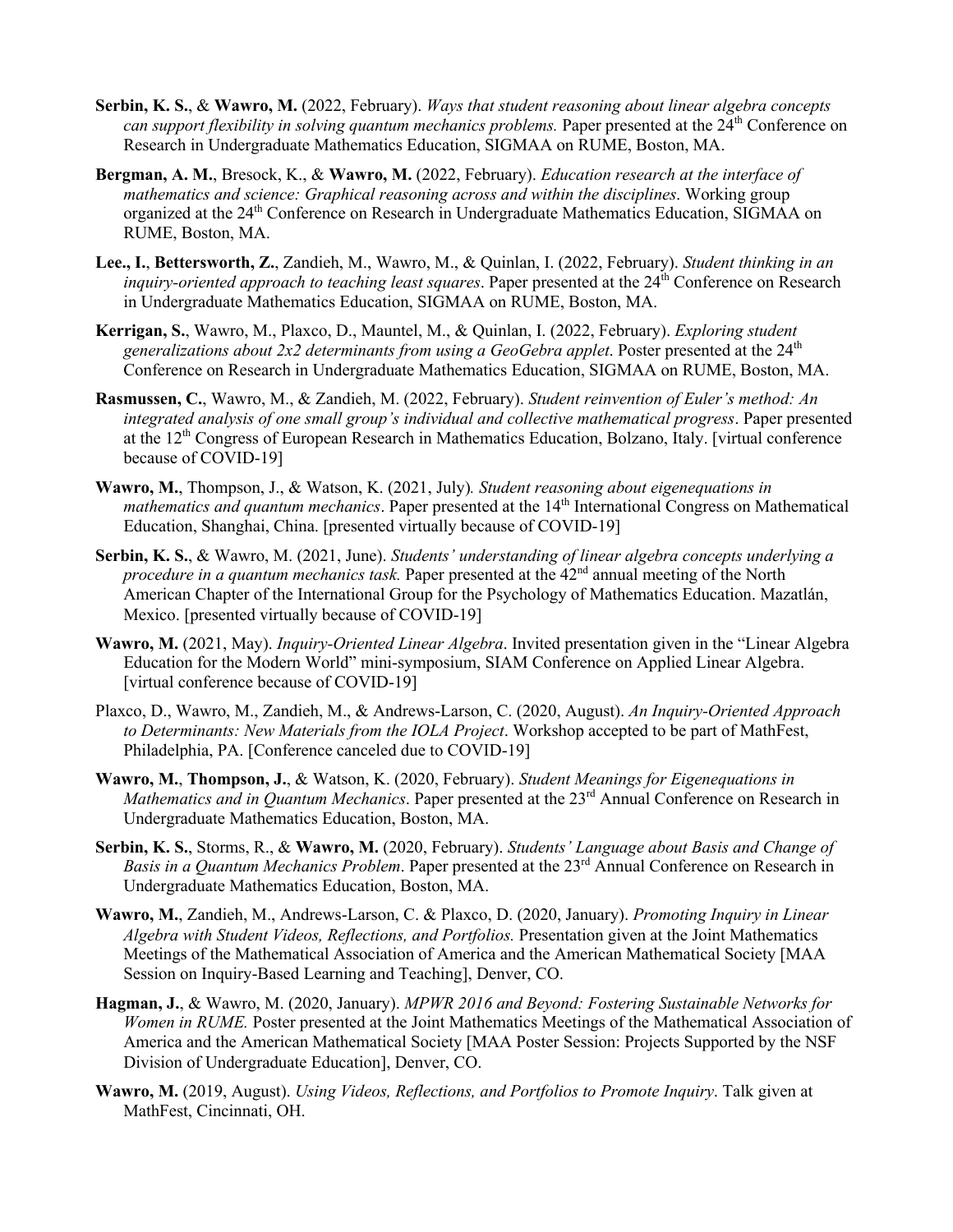- **Wawro, M.**, Hagman, J.E., & Musgrave, S. (2019, August). *The MPWR Seminar: Mentoring and Partnerships for Women in RUME.* Poster presented at MathFest, Cincinnati, OH.
- **Wawro, M.**, **Thompson, J.**, & Watson, K. (2019, July). *Student Meanings for Eigenequations in Mathematics and in Quantum Mechanics.* Invited talk given at the Annual Physics Education Research Conference (Parallel Session on Representing student reasoning about math in physics), Provo, UT.
- **Wawro, M.**, **Christensen, W.**, & Watson, K. (2019, July). *Student Reasoning about Eigenvectors and Eigenvalues from a Resources Perspective.* Juried Talk given at the Annual Physics Education Research Conference, Provo, UT.
- **Wawro, M.**, Thompson, J., & Watson, K. (2019, July). *Student Interpretation of Eigenequations in Mathematics and in Quantum Mechanics.* Talk given at the Summer Meeting of the American Association of Physics (Session on PER: Student Content Understanding, Problem-solving and Reasoning), Provo, UT.
- **Wawro, M.**, **Watson, K.**, & **Christensen, W.** (2019, February). *Student reasoning about eigenvectors and eigenvalues from a resources perspective*. Paper presented at the 22nd Annual Conference on Research in Undergraduate Mathematics Education, Oklahoma City, OK.
- **Serbin, K. S.**, **Sanchez-Robayo, B.**, **Watson, K.**, **Truman, J.**, Jiang, S., & Wawro, M. (2019, February). Characterizing conceptual and procedural knowledge of the characteristic equation. Paper presented at the 22<sup>nd</sup> Annual Conference on Research in Undergraduate Mathematics Education, Oklahoma City, OK.
- **Serbin, K.S.**, Storms, R., & Wawro, M. (2019, February). Student reasoning about basis and change of basis in a quantum mechanics problem. Poster presented at the  $22<sup>nd</sup>$  Annual Conference on Research in Undergraduate Mathematics Education, Oklahoma City, OK.
- **Wawro, M.**, Watson, K., & Christensen, W. (2018, August). *Student reasoning about eigenvectors and eigenvalues from a resources perspective*. Poster presented at the Annual Physics Education Research Conference, Washington, DC.
- **Christensen, W.**, Watson, K., & Wawro, M., (2018, August). *Student reasoning about eigenvectors and eigenvalues from a resources perspective*. Contributed talk given at the American Association of Physics Teachers Summer Meeting, Washington, DC.
- **Robinson, A.**, Simonetti, J. H., Richardson, K. L., Esmaeili, S., Grimes, M., Lewis, S. N., McConnell, K. D., Pleimling, M. J., Sible, J., Sorenson, K. J., Vengrin, C., & Wawro, M. (2018, August). *Positive attitudinal gains and reduced gender gap in a first year physics experience*. Poster presented at the Annual Physics Education Research Conference, Washington, DC.
- **Simonetti, J.**, Robinson, A., Richardson, K. L., Esmaeili, S., Grimes, M., Lewis, S. N., McConnell, K. D., Pleimling, M. J., Sible, J., Sorenson, K. J., Vengrin, C. & Wawro, M. (2018, August). *A first-year experience program in physics.* Poster presented at the 2018 Summer Meeting of the American Association of Physics Teachers, Washington, DC.
- **Wawro, M.**, **Zandieh, M.**, & Watson, K. (2018, April). *Delineating aspects of understanding eigentheory through assessment development.* Paper presented at the International Network for Didactic Research in University Mathematics (INDRUM), Kristiansand, Norway.
- **Esmaeili, S.**, Richardson, K. L., Lewis, S. N., Vengrin, C., Sible, J. C., Robinson, A., Pleimling, M., Simonetti, J., Sorenson, K., & Wawro, M. (2018, April.) *The effectiveness of a summer bridge program in integrating math into science instruction*. Poster presented at the 102<sup>nd</sup> meeting of the American Educational Research Association, New York, NY.
- **Esmaeili, S.**, Richardson, K. L., Simonetti, J. H., Robinson, A., Sorenson, K., Vengrin, C., Wawro, M., Pleimling, M., & Sible, J. C. (2018, February). *Math, problem solving, and SCALE-UP in an integrated science curriculum and a physics first-year experience program*. Paper presented at the 41st meeting of the Eastern Educational Research Association, Clearwater, FL.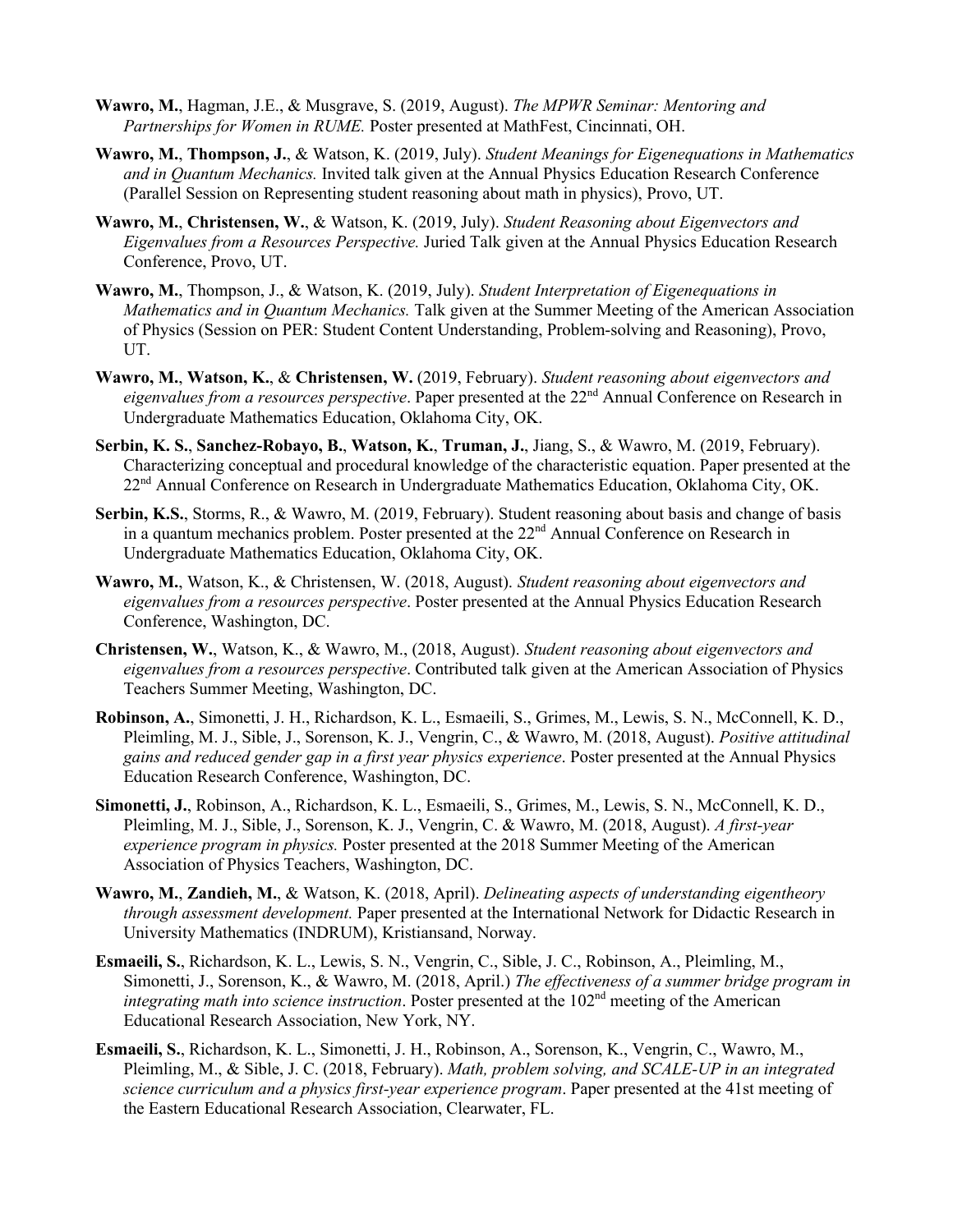- **Wawro, M.**, Watson, K., & Zandieh, M. (2018, February). *Student Understanding of Linear Combinations of Eigenvectors.* Paper presented at the 21<sup>st</sup> Conference on Research in Undergraduate Mathematics Education, San Diego, CA.
- **Wawro, M.**, Watson, K., & Christensen, W. (2018, February). *Quantum Physics Students' Reasoning about Eigenvectors and Eigenvalues.* Poster presented at the 21<sup>st</sup> Conference on Research in Undergraduate Mathematics Education, San Diego, CA.
- **Musgrave, S.**, Hagman, J.E., Melhuish, K., Thanheiser, E., & Wawro, M. (2018, February). *MPWR-ing Women in RUME: Continuing Support.* Poster presented at the 21<sup>st</sup> Conference on Research in Undergraduate Mathematics Education, San Diego, CA.
- **Robinson, A.**, Simonetti, J. H., Richardson, K. L., Esmaeili, S., Grimes, M., Lewis, S. N., McConnell, K. D., Pleimling, M., Sible, J. C., Sorenson, K., Vengrin, C., & Wawro, M. (2018, January). *A study of learning and attitudinal gains in a first-year physics experience.* Poster presented at the 2018 meeting of the American Association of Physics Teachers, San Diego, CA.
- **Wawro, M.**, Zandieh, M., & Plaxco, D. (2017, November). *An Inquiry-Oriented Approach to the Guided Reinvention of Eigentheory.* Paper presented at the 11th Southern Hemisphere Conference on the Teaching and Learning of Undergraduate Mathematics and Statistics (DELTA), Gramado, Brazil.
- **Wawro, M.**, Watson, K., & **Christensen, W.** (2017, July). *Investigating Students' Meta-Representational Competence with Matrix Notation and Dirac Notation.* Paper presented at the Physics Education Research Conference, Cincinnati, OH.
- **Wawro, M.** (2017, July). *Inquiry-Oriented Linear Algebra (IOLA): An Overview and an Example.*  Presentation given at the Meeting of the International Linear Algebra Society, Ames, IA.
- **Wawro, M.**, **Watson, K.**, & **Christensen, W.** (2017, February). *Meta-representational competence with linear algebra in quantum mechanics.* Paper presented at the 20th Conference on Research in Undergraduate Mathematics Education, San Diego, CA.
- **Watson, K.**, Wawro, M., Zandieh, M., & **Kerrigan, S.** (2017, February). *Knowledge about student understanding of eigentheory: Information gained from multiple choice extended assessment.* Paper presented at the 20th Conference on Research in Undergraduate Mathematics Education, San Diego, CA.
- **Ellis, J.**, Musgrave, S., Melhuish, K., Thanheiser, E., & Wawro, M. (2017, February). *Empowered women in RUME: We have we been up to?* Poster presented at the 20th Conference on Research in Undergraduate Mathematics Education, San Diego, CA.
- **Wawro, M.**, Watson, K., & Christensen, W. (2017, February). *Meta-representational competence with linear algebra in quantum mechanics.* Paper presented at the 10<sup>th</sup> Congress of European Research in Mathematics Education, Dublin, Ireland.
- **Ellis, J.**, Musgrave, S., Wawro, M., Thanheiser, E., & Melhuish, K. (2017, January). *MPWR 2016 and Beyond: Fostering sustainable networks for women in RUME.* Poster presented at the Joint Mathematics Meetings of the Mathematical Association of America and the American Mathematical Society, Atlanta, GA.
- **Wawro, M.**, & Watson, K. (2017, January). *An interdisciplinary study of learning: Student understanding of linear algebra in physics.* Poster presented at the Joint Mathematics Meetings of the Mathematical Association of America and the American Mathematical Society, Atlanta, GA.
- **Wawro, M.**, & **Zandieh, M.**, & Rasmussen, C. (2016, July). *Symbolizing and brokering in fostering inquiry.*  Paper presented at the 13<sup>th</sup> International Congress on Mathematical Education, Hamburg, Germany.
- **Rasmussen, C.**, & **Wawro, M.** (2016, August). *Coordinating analyses of individual and collective mathematical progress.* Paper presented in the "Mathematics Learning and Teaching at University Level" Research Forum at the Psychology of Mathematics Education  $40<sup>th</sup>$  Annual Conference, Szeged, Hungary.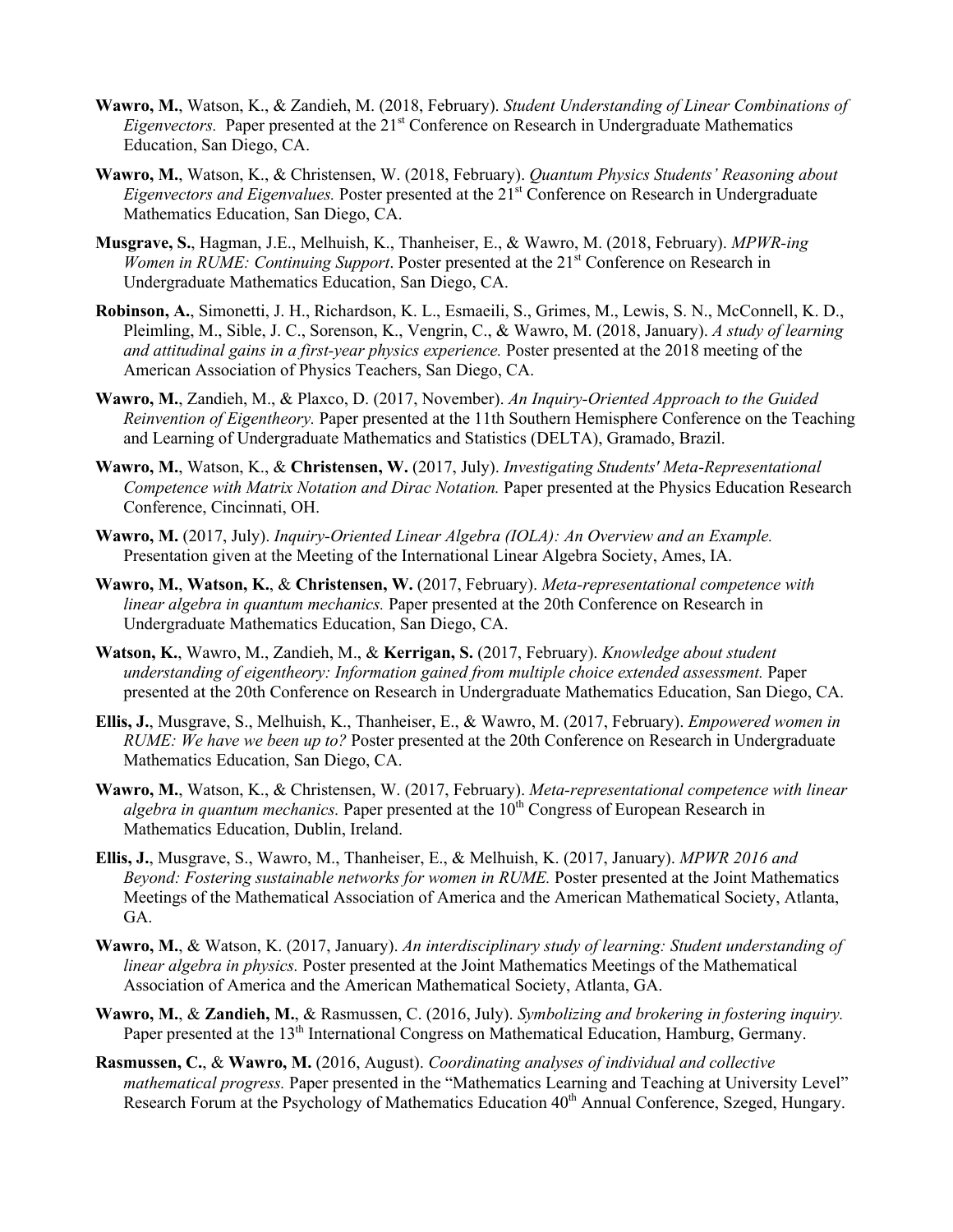- **Wawro, M.**, & Zandieh, M. (2016, April). *An inquiry-oriented task sequence for eigentheory and diagonalization in linear algebra.* Poster presented at the First Conference of the International Network for Didactic Research in University Mathematics (INDRUM), Montpellier, France.
- **Zandieh, M.**, Wawro, M., & Rasmussen, C. (2016, February). *Symbolizing and brokering in an inquiryoriented linear algebra classroom.* Paper presented at the Nineteenth Conference on Research in Undergraduate Mathematics Education, Pittsburgh, PA.
- **Watson, K.**, Wawro, M., & Zandieh, M (2016, February). *Assessing students' understanding of eigenvectors and eigenvalues in linear algebra.* Poster presented at the Nineteenth Conference on Research in Undergraduate Mathematics Education, Pittsburgh, PA.
- **Wawro, M., Ellis, J.**, & Soto-Johnson, H. (2015, April). *Lessons learned from mentioning and partnerships for women in research in undergraduate mathematics education.* Poster presented at the American Educational Research Association (AERA) Annual Meeting, Chicago, IL.
- **Wawro, M.**, Zandieh, M., Rasmussen, C., & Andrews-Larson, C. (2015, February). *An RME-based instructional sequence for change of basis and eigentheory.* Poster presented at the Eighteenth Conference on Research in Undergraduate Mathematics Education, Pittsburgh, PA.
- **Christensen, W.**, & **Wawro, M.** (2015, February). *Education research at the interface of mathematics and physics.* Working group organized at the Sixteenth Conference on Research in Undergraduate Mathematics Education, Denver, CO.
- **Rasmussen, C.**, Wawro, M., & Zandieh, M. (2015, February). *Examining individual and collective level mathematical progress.* Paper presented at the Eighteenth Conference on Research in Undergraduate Mathematics Education, Pittsburgh, PA.
- **Zandieh, M.**, Plaxco, D., Wawro, M., Rasmussen, C., **Milbourne, H.**, & Czeranko, K. (2015, February). *Extending multiple choice format to document student thinking.* Paper presented at the Eighteenth Conference on Research in Undergraduate Mathematics Education, Pittsburgh, PA.
- **Wawro, M.**, & Plaxco, D. (2015, February). *Student understanding of linear independence of functions.* Poster presented at the 9<sup>th</sup> Congress of European Research on Mathematics Education, Prague, Czech Republic.
- **Wawro, M.**, Zandieh, M., & Plaxco, D. (2015, January). *An instructional sequence for change of basis and eigentheory.* Paper presented at the Joint Mathematics Meetings of the Mathematical Association of America and the American Mathematical Society [MAA Session on Innovative and Effective Teaching of Linear Algebra], San Antonio, TX.
- **Zandieh**, M., Wawro, M., & Plaxco, D. (2015, January). *Inquiry-Oriented Linear Algebra (IOLA): An RMEbased instructional sequence for change of basis and eigentheory.* Paper presented at the Joint Mathematics Meetings of the Mathematical Association of America and the American Mathematical Society [SIGMAA on RUME Session on Research on the Teaching and Learning of Undergraduate Mathematics], San Antonio, TX.
- **Wawro, M.**, Zandieh, M., Rasmussen, C., Larson, C., Plaxco, D., & Czeranko, K. (2014, February). *Developing inquiry oriented instructional materials for linear algebra (DIOIMLA): Overview of the research project.* Poster presented at the Seventeenth Conference on Research in Undergraduate Mathematics Education, Denver, CO.
- **Plaxco, D., Wawro, M.**, & Zietsman, L. (2014, February). *Student understanding of linear independence of functions.* Paper presented at the Seventeenth Conference on Research in Undergraduate Mathematics Education, Denver, CO.
- **Larson, C.**, Wawro, M., Zandieh, M., Rasmussen, C., Plaxco, D., & Czeranko, K. (2014, February). *Implementing inquiry-oriented instructional materials in undergraduate mathematics.* Paper presented at the Seventeenth Conference on Research in Undergraduate Mathematics Education, Denver, CO.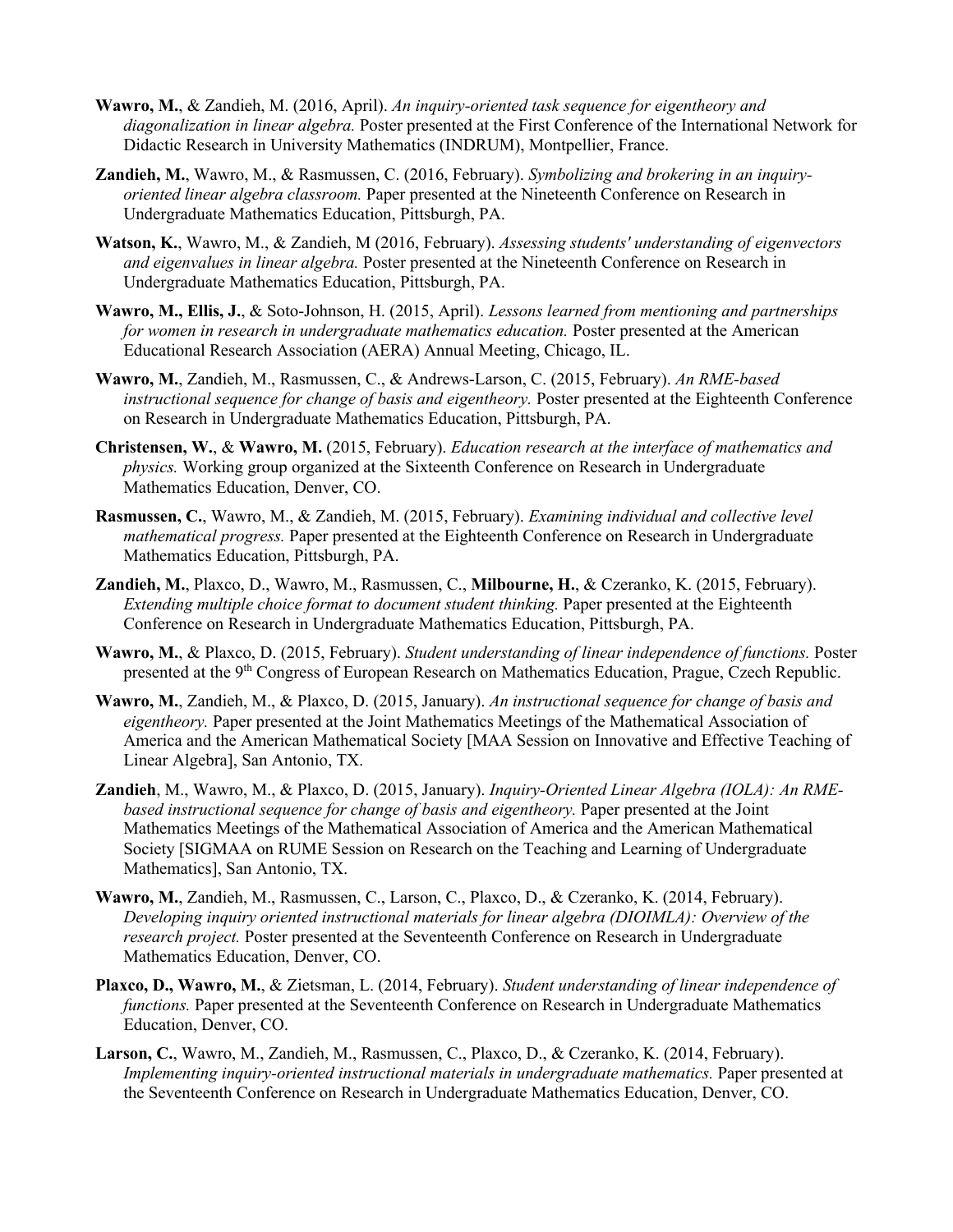- **Plaxco, D.**, & **Wawro, M**. (2013, November). *Characterizing student conceptions of span and linear independence through mathematical activity: The case of Joe*. Poster presented at the Thirty-fifth Annual Conference of the North American Chapter of the International Group for the Psychology of Mathematics Education (PME-NA), Chicago, IL.
- **Wawro, M.** (2013, June). *Designing instruction that builds on students' ways of reasoning in linear algebra: an example from span and linear independence*. Paper presented at the 2013 Meeting of the International Linear Algebra Society, Providence, RI.
- **Wawro, M.**, & **Christensen, W.** (2013, February). *Investigating student understanding of cross-cutting concepts within undergraduate mathematics and physics.* Working group organized at the Sixteenth Conference on Research in Undergraduate Mathematics Education, Denver, CO.
- **Wawro, M.**, & **Plaxco, D**. (2013, February). *Utilizing types of mathematical activities to facilitate characterizing student understanding of span and linear independence*. Paper presented at the Sixteenth Conference on Research in Undergraduate Mathematics Education, Denver, CO.
- **Wawro, M.** (2013a, January). *Reasoning about solutions in linear algebra: The case of Abraham and the Invertible Matrix Theorem*. Paper presented at the Joint Mathematics Meetings of the Mathematical Association of America and the American Mathematical Society [SIGMAA on RUME Session on Research on the Teaching and Learning of Undergraduate Mathematics], Boston, MA.
- **Wawro, M**. (2013b, January). *Transitioning from graduate student to faculty member: Learning to lead a research project team.* Poster presented at the Project STaR Session at the 17<sup>th</sup> Annual Association of Mathematics Teacher Educators Conference, Orlando, FL.
- **Wawro, M.** (2012, November). *Student reasoning about the Invertible Matrix Theorem in linear algebra*. Poster presented at the Thirty-fourth Annual Conference of the North American Chapter of the International Group for the Psychology of Mathematics Education (PME-NA), Kalamazoo, MI.
- **Wawro, M.** (2012, July). *Student thinking about the Invertible Matrix Theorem in linear algebra*. Paper presented at the 12th International Congress on Mathematics Education [roundtable discussion within the Learning and Cognition in Mathematics Topic Study Group], Seoul, South Korea.
- **Rasmussen, C.**, & Wawro, M. (2012, July). *Documenting the collective activity of the mathematics classroom*. Paper presented at the 12th International Congress on Mathematics Education [Learning and Cognition in Mathematics Topic Study Group], Seoul, South Korea.
- **Wawro, M.** (2012, June). *Reasoning about existence and uniqueness of solutions to Ax=0 and Ax=b in linear algebra: Abraham and the IMT*. Poster presented at the Second Conference on Transforming Research on Undergraduate STEM Education, St. Paul, MN.
- **Rasmussen, C., Wawro, M.**, & Zandieh, M. (2012, April). *Four lenses for examining individual and collective level mathematical progress*. Paper presented at the American Educational Research Association (AERA) Annual Meeting [symposium on Connecting the Moving Dots: Comparing Approaches to Coordinating Temporal Analyses of Groups and Individuals], Vancouver, BC.
- **Wawro, M.** (2012, February). *Expanding Toulmin's Model: The development of four expanded argumentation schemes from analysis in linear algebra*. Paper presented at the Fifteenth Conference on Research in Undergraduate Mathematics Education, Portland, OR.
- **Wawro, M., Larson, C.**, Zandieh, M., & Rasmussen, C. (2012, February). *A hypothetical learning trajectory for conceptualizing matrices as linear transformations*. Paper presented at the Fifteenth Conference on Research in Undergraduate Mathematics Education, Portland, OR.
- **Wawro, M.**, & Larson, C. (2012, January). *A hypothetical learning trajectory for conceptualizing matrices as linear transformations.* Paper presented at the Joint Mathematics Meetings of the Mathematical Association of America and the American Mathematical Society [MAA Session on Innovative and Effective Teaching of Linear Algebra], Boston, MA.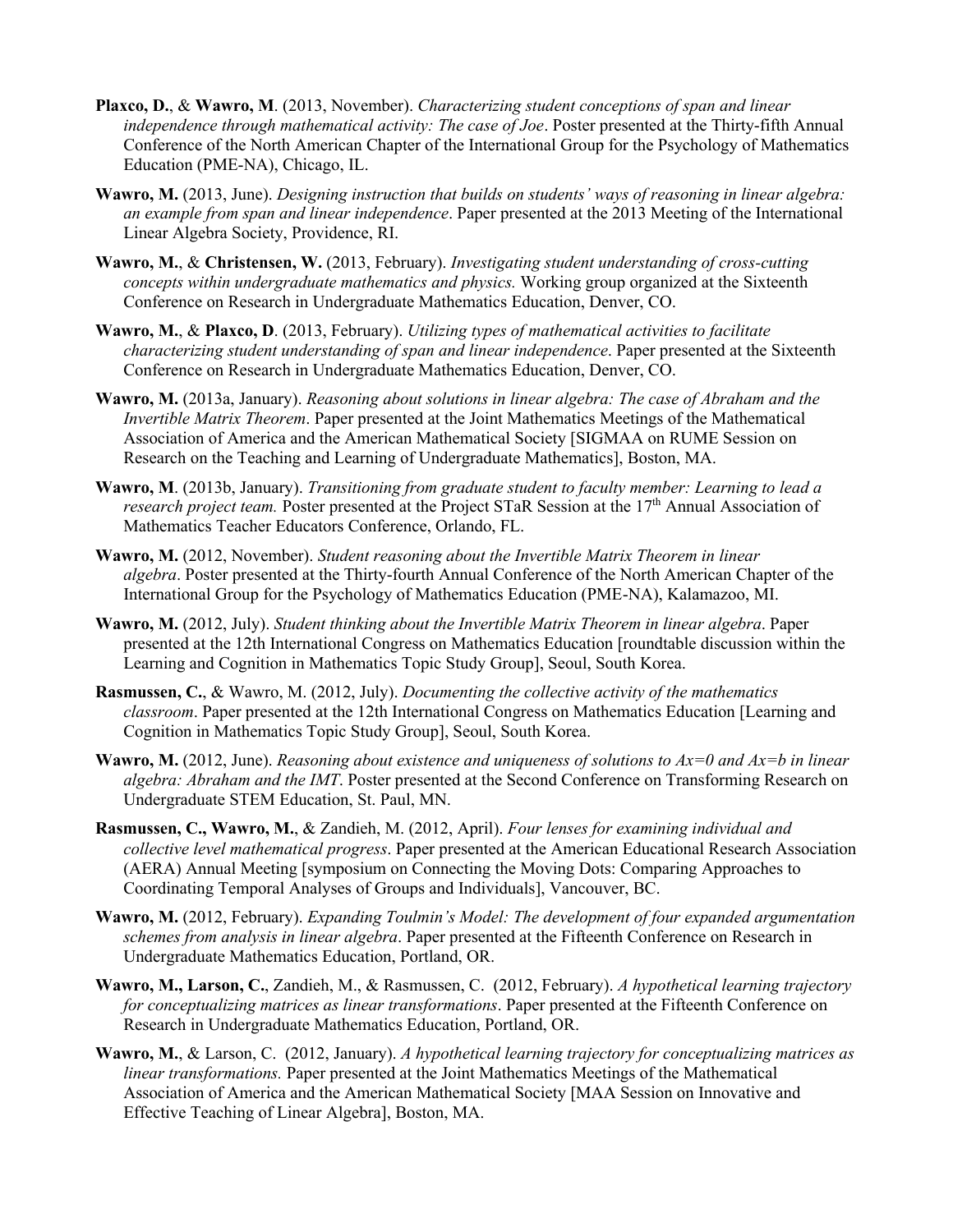- **Wawro, M.** (2011, February). *Individual and collective analysis of the genesis of student reasoning regarding the Invertible Matrix Theorem in linear algebra*. Paper presented at the Fourteenth Conference on Research in Undergraduate Mathematics Education, Portland, OR.
- **Wawro, M., Zandieh, M.**, Sweeney, G., Larson, C., & Rasmussen, C. (2011, February). *Using the emergent model heuristic to describe the evolution of student reasoning regarding span and linear independence*. Paper presented at the Fourteenth Conference on Research in Undergraduate Mathematics Education, Portland, OR.
- **Sweeney, G.**, & **Wawro, M.** (2011, January). *Revoicing as a tool for promoting effective student discourse*. Roundtable paper presented at the Fifteenth Annual Association of Mathematics Teacher Educators Conference, Irvine, CA.
- **Wawro, M.** (2011a, January). *A student-centered approach to span and linear independence: The case of the magic carpet ride problem*. Paper presented at the Joint Mathematics Meetings of the Mathematical Association of America and the American Mathematical Society [MAA Session on Innovative and Effective Teaching of Linear Algebra], New Orleans, LA.
- **Wawro, M.** (2011b, January). *Development of student reasoning regarding the Invertible Matrix Theorem in linear algebra*. Paper presented at Joint Mathematics Meetings of the Mathematical Association of America and the American Mathematical Society [SIGMAA on RUME Session on Research on the Teaching and Learning of Undergraduate Mathematics], New Orleans, LA.
- **Wawro, M.** (2010, October). *Individual and collective analyses of the genesis of student reasoning regarding the Invertible Matrix Theorem*. Poster presented at the Thirty-second Annual Conference of the North American Chapter of the International Group for the Psychology of Mathematics Education (PME-NA), Columbus, OH.
- **Rasmussen, C.**, Zandieh, M., & Wawro, M. (2010, October). *Brokering as a mechanism for the social production of meaning*. Brief research report presented at the Thirty-second Annual Conference of the North American Chapter of the International Group for the Psychology of Mathematics Education (PME-NA), Columbus, OH.
- **Rasmussen, C.**, Zandieh, M., & Wawro, M. (2010, June). *Brokering as a mechanism for the social production of meaning*. Symposium on social construction of mathematical meaning through collaboration and argumentation. Paper presented at the Ninth International Conference of the Learning Sciences, Chicago, IL.
- **Cole, R., Towns, M., Rasmussen, C.**, Becker, N., Wawro, M., & Sweeney, G. (2010, February). *Adapting a methodology for documenting collective growth to an undergraduate physical chemistry class*. Paper presented at the Thirteenth Conference on Research in Undergraduate Mathematics Education, Raleigh, NC.
- **Henderson, F., Rasmussen, C.**, Sweeney, G., Wawro, M, & Zandieh, M. (2010, February). *Symbol sense in linear algebra*. Paper presented at the Thirteenth Conference on Research in Undergraduate Mathematics Education, Raleigh, NC.
- **Wawro, M., Sweeney, G.**, & Rabin, J. M. (2010, February). *Subspace in linear algebra: Investigating students' concept images and interactions with the formal definition*. Paper presented at the Thirteenth Conference on Research in Undergraduate Mathematics Education, Raleigh, NC.
- **Wawro, M.** (2009, February). *Task design: Towards promoting a geometric conceptualization of linear transformation and change of basis*. Paper presented at the Twelfth Conference on Research in Undergraduate Mathematics Education, Raleigh, NC.
- **Rasmussen, C., Zandieh, M.**, & Wawro, M. (2009, February). *The social production of meaning*. Paper presented at the Twelfth Conference on Research in Undergraduate Mathematics Education, Raleigh, NC.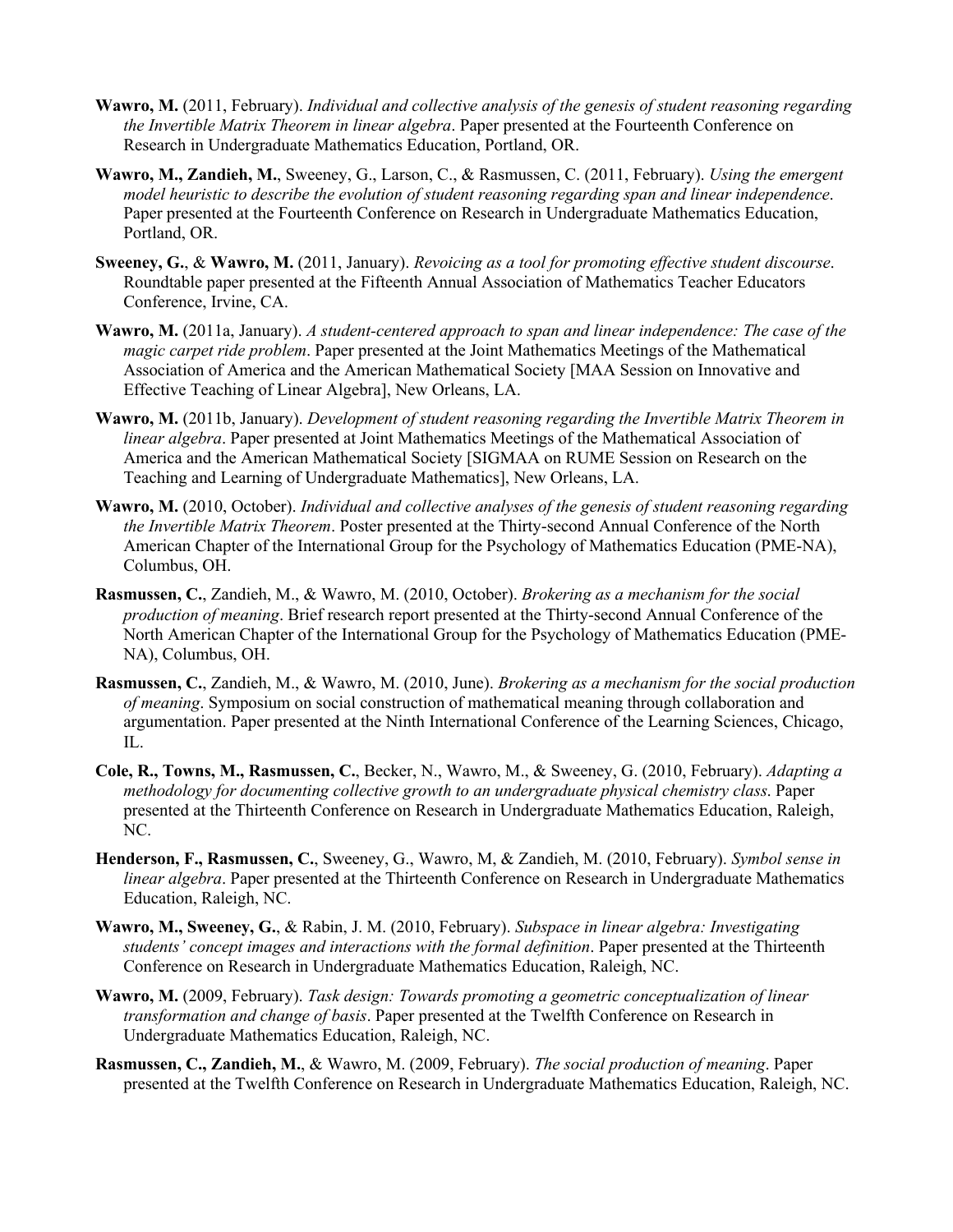# **GRADUATE STUDENT SUPERVISION**

- Kevin Watson (advisor), PhD, Virginia Tech, 2020 (awarded posthumously) Dissertation Title: *Students' Conceptions of Normalization*
- George Kuster (advisor), PhD, Virginia Tech, 2016 Dissertation Title: *On the Role of Student Understanding of Function and Rate of Change in Learning Differential Equations* Current position: Associate Professor, Christopher Newport University
- David Plaxco (advisor), PhD, Virginia Tech, 2015 Dissertation Title: *Relating Understanding of Inverse and Identity to Engagement in Proof in Abstract Algebra* Current position: Associate Professor, Clayton State University
- Kaitlyn Serbin (committee member), PhD, Virginia Tech, 2021
	- Current position: Assistant Professor, University of Texas Rio Grande Valley
- Ahsan Chowdhury (committee member), PhD, Virginia Tech, 2021 Current position: Term Assistant Professor, George Mason University
- Rachel Rupnow (committee member), PhD, Virginia Tech, 2019 Current position: Assistant Professor, Northern Illinois University
- Steven Boyce (committee member), PhD, Virginia Tech, 2014 Current position: Associate Professor, Portland State University
- Academic advisor for current Master's students: Matthew Park, Elizabeth Mika, Lindy Hearne
- Doctoral committee member for current Virginia Tech students: Sarah Kerrigan, Kyle Flanigan
- External Evaluator for PhD Thesis, Odd Petter Sand, University of Oslo, 2021
- Doctoral committee member, Janet Sipes, Arizona State University, 2019
- Master's thesis committee member, Marilin Kelley, Virginia Tech, 2020
- Master's presentation advisor for Neal Aronson, 2012
- Committee member for 31 students, M.A.Ed., Curriculum and Instruction, Virginia Tech, 2012-2022

# **REVIEWER FOR PROFESSIONAL JOURNALS**

- *Journal for Research in Mathematics Education*
- *International Journal of Research in Undergraduate Mathematics Education*
- *Physical Review Physics Education Research*
- *Educational Studies in Mathematics*
- *ZDM- Mathematics Education*
- *Cognition and Instruction*
- *Journal of Mathematical Behavior*
- *Mathematics Education Research Journal*
- *Canadian Journal for Science, Mathematics, and Technology Education*
- *Problems, Resources, and Issues in Mathematics Undergraduate Studies (PRIMUS)*
- *La Matematica*

# **REVIEWER FOR PROFESSIONAL CONFERENCES**

- Special Interest Group of the Mathematical Association of America on Research in Undergraduate Mathematics Education (RUME)
- Congress for European Research in Mathematics Education (CERME)
- International Congress of Mathematics Education (ICME)
- Joint Mathematics Meetings and MathFest
- International Network for Didactic Research in University Mathematics (INDRUM)
- International Group for the Psychology of Mathematics Education, North American Chapter Annual Conference (PME-NA)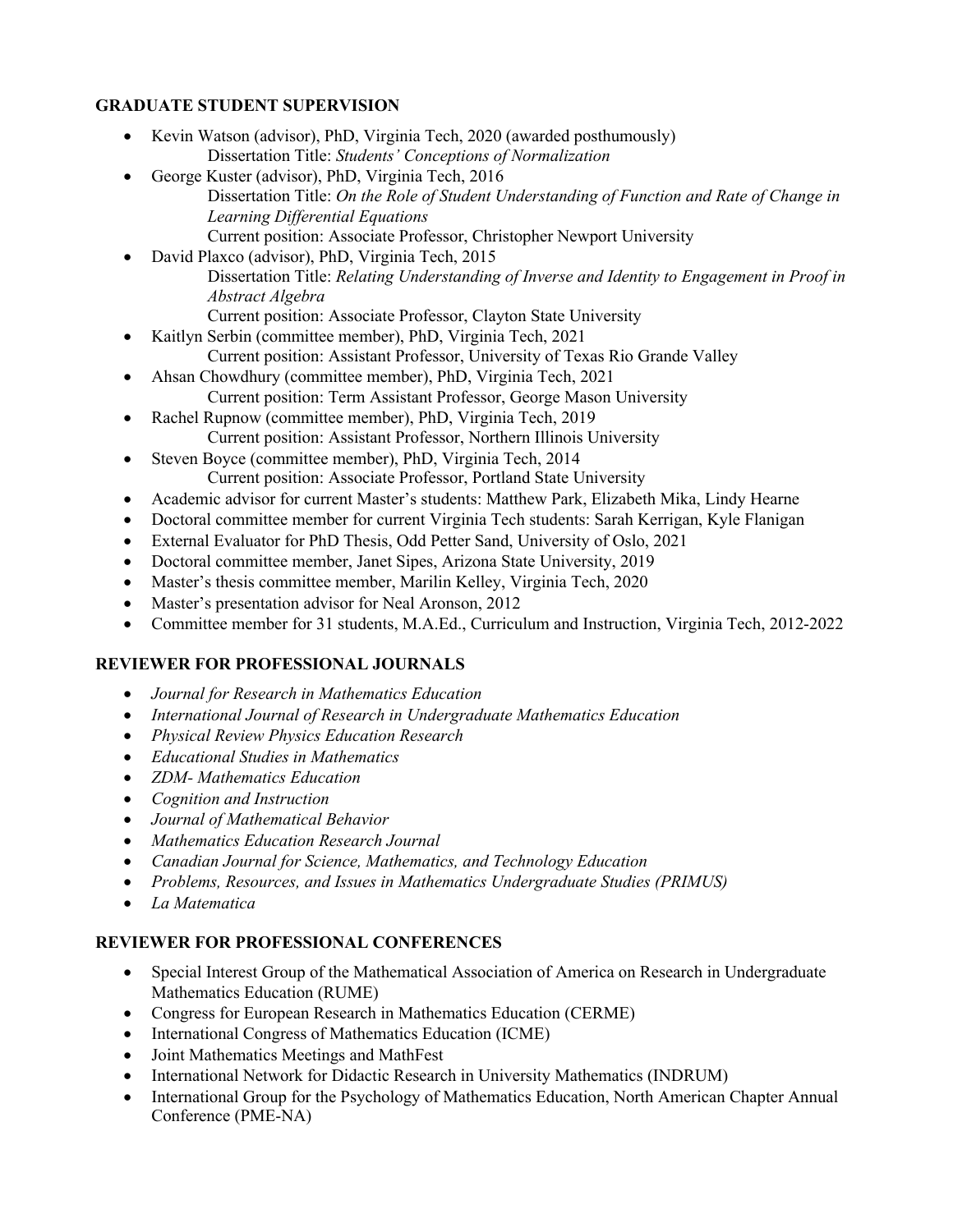# **MEMBERSHIPS IN PROFESSIONAL SOCIETIES**

- Mathematical Association of America (MAA) and Special Interest Group of the MAA on Research in Undergraduate Mathematics Education (SIGMAA on RUME)
- Associate for Women in Mathematics (AWM)
- American Association of Physics Teachers (AAPT)
- International Linear Algebra Society (ILAS)
- European Society for Research in Mathematics Education (ERME)
- International Group for the Psychology of Mathematics Education North American Chapter (PMENA)

# **SERVICE TO THE RESEARCH COMMUNITY**

- Math Alliance mentor, 2021-present
- Association for Women in Mathematics (AWM) Hay Award Selection Committee, 2021-2024
- Editorial Board, International Journal for Research in Undergraduate Mathematics Education, 2016 present
- Program Chair (elected position) of the Executive Committee, SIGMAA on RUME, 2016-2020
- MAA MathFest Invited Address Committee, 2020
- Planning Committee for the Annual Conference on Research in Undergraduate Mathematics Education, 2012-present
- Scientific Committee for conferences for the *International Network for Didactic Research in University Mathematics* (INDRUM)
- Lead developer for the NSF-funded Inquiry-Oriented Linear Algebra (IOLA) curriculum materials. Materials maintained and available to interested university instructors at http://iola.math.vt.edu
- Advisory Board, NSF ECR DBER DCL, *Investigating Undergraduate Chemistry Students' Reasoning and Conceptual Change Related to Graphs of Particulate-Level Variability* (# 1954861), N. Becker (University of Iowa, PI), \$496,573, 2021-2023.
- Advisory Board, NSF *Collaborative Research: Beyond Procedures: A research-based approach to teaching mathematical methods in physic*s (PHY #1912152, 1912660, 1912087), W. Christensen (North Dakota State University, lead PI), M. Loverude (Cal State Fullerton, PI), J. Thompson (University of Maine, PI), \$938,387, 2019-2022.
- Consultant, NSF Innovations in Undergraduate STEM Education, *Simulation-Based Inquiry-Oriented Linear Algebra* (#1712524); M. Zandieh (PI), A. Amresh, D. Plaxco (co-PIs), \$299,999, 2017-20.
- Curriculum Advisory Board, NSF Innovations in Undergraduate STEM Education, *Collaborative Research: Teaching Inquiry-Oriented Mathematics: Establishing Supports* (#143195, 1431641, 1431393), E. Johnson (PI); K. Keene, C. Andrews-Larson (co-PIs), \$999,773, 2014-2017.
- Executive Committee, NSF Innovations in Undergraduate STEM Education *Pedagogical Initiatives in Linear Algebra* project (#1822247); S. Stewart (University of Oklahoma, PI), \$49,286, 2018-2020.
- Executive Committee, NSF Transforming Research in Undergraduate STEM Education (DUE #151038); W. Christensen (PI), C. Rasmussen, J. Thompson, M. Towns, (co-PIs), \$49,994, 2015.
- Co-organizer (with David Strong, Pepperdine University; Sepideh Stewart, University of Oklahoma; Gil Strang, MIT) of the MAA Session on Innovative and Effective Ways to Teach Linear Algebra, Joint Mathematics Meetings, 2014-2020
- Co-organizer (with David Strong, Pepperdine University; Sepideh Stewart, University of Oklahoma; Gil Strang, MIT) of the AMS Session on Innovative and Effective Ways to Teach Linear Algebra, Joint Mathematics Meetings, 2022
- Co-organizer (with Rachel Quinlan, National University of Ireland, Galway) of the Mathematics Education mini-symposium at the Annual Meeting of the International Linear Algebra Society, 2017
- Co-organizer of the *Mentoring and Partnerships for Women in RUME (MPWR)* Seminar, a one-day seminar that occurred before the Annual RUME Conference in February, 2013-2020